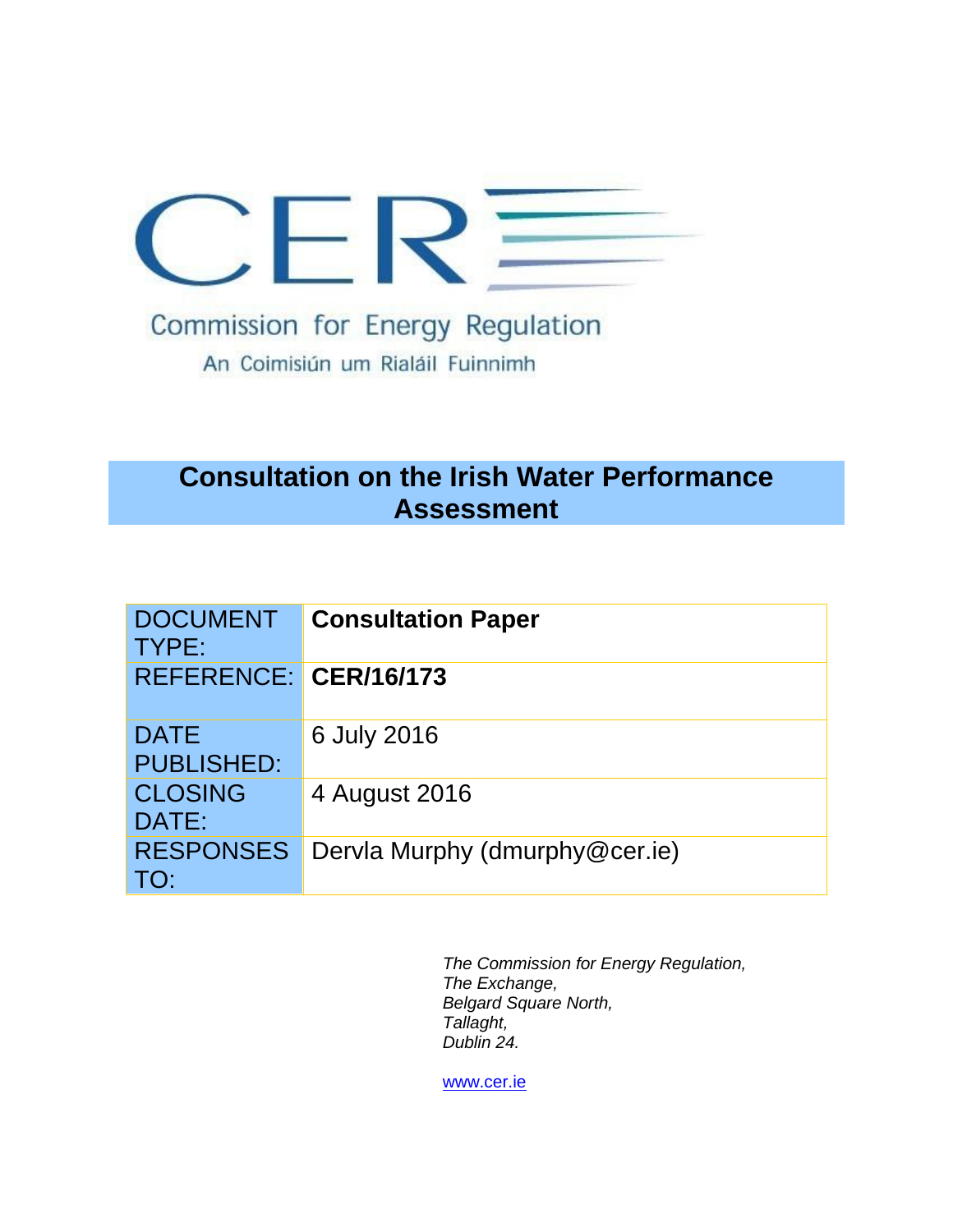## **CER – Information Page**

#### **Abstract:**

<span id="page-1-0"></span>This consultation paper proposes key metrics against which the CER intends to monitor Irish Water's performance over time. Monitoring these metrics will assist the CER in approving appropriate levels of revenue<sup>1</sup> and ensuring that the revenue is used by Irish Water to operate in a manner that provides an appropriate level of service and improvements in identified areas over time e.g. customer service, water quality and environmental performance.

### **Target Audience:**

This consultation paper is for the attention of customers connected to the public water and/or wastewater network, the water industry and other interested parties.

Responses to this discussion paper should be returned as outlined in section 1.5 of this paper.

**The CER intends to publish all submissions received.** Respondents who do not wish part of their submission to be published should mark this area clearly and separately or enclose it in an Appendix, stating the rationale for not publishing this part of their comments.

<sup>&</sup>lt;sup>1</sup> This revenue can be recovered from customers and/or Government subvention. The source of revenue is not covered by this paper.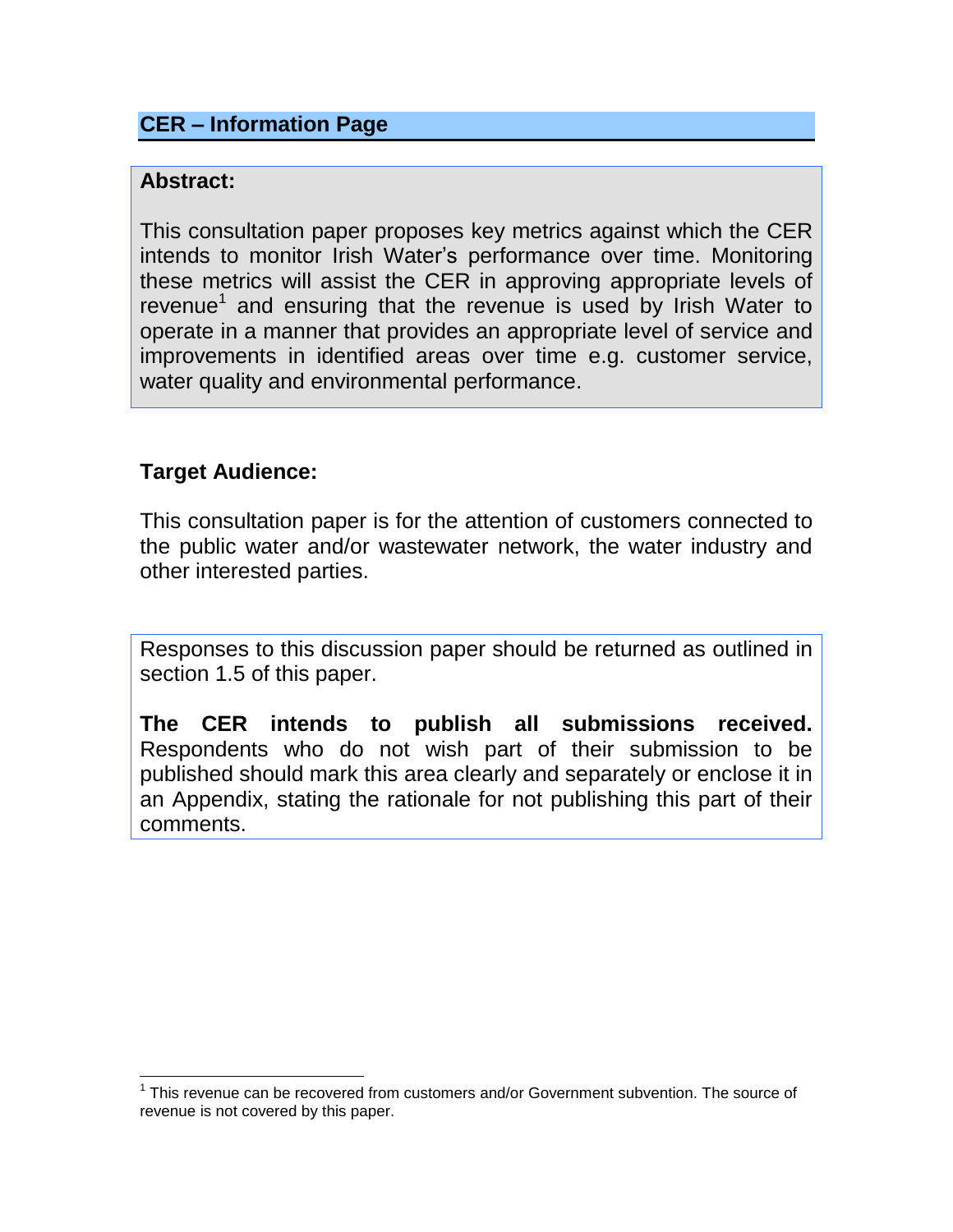## <span id="page-2-0"></span>**Executive Summary**

The CER is the independent economic regulator of Irish Water, the national water utility responsible for delivering and developing public water and wastewater services in Ireland. The CER's overall aims in water regulation are to protect the interests of water and wastewater customers, ensure water services are delivered in a safe, secure and sustainable way and that Irish Water operates in an economic and efficient manner, all in compliance with the legislative framework. One aspect of the CER's role is to review Irish Water's proposed costs and approve revenue allowances that the utility may recover (from customers or through Government subvention). The CER monitors the output delivery associated with this revenue in order to assess efficiency of spend.

The CER is of the view that it is also appropriate to put in place a system to monitor Irish Water's performance over time. In the CER decision paper for the Water Charges Plan  $2014^2$  it was decided that a framework of key performance indicators would be developed in order to monitor Irish Water's performance against key metrics over time.

Monitoring these metrics will assist the CER in approving appropriate levels of revenue<sup>[1](#page-1-0)</sup> and ensuring that the revenue is used by Irish Water to operate in a manner that provides an appropriate level of service to customers and improvements in identified areas over time e.g. customer service, water quality and environmental performance.

The CER notes that at present the billing of domestic customers has been suspended for a period of time. However, as Ireland's national water utility, Irish Water still has the responsibility for the development and delivery of water and wastewater services to homes and businesses. Irish Water does not yet bill nondomestic customers centrally (but is expected to do so in 2017) as this is carried out by local authorities on behalf of Irish Water. Whether domestic charges are in place or suspended, the CER considers that any property that is connected to and supplied by the public water main for water supply and connected to and uses the public sewer for wastewater removal has a right to, as a customer of Irish Water, a certain level of service.

The detail of how Irish Water funds its activities (i.e. through subvention and/or charges) is not covered by this paper. Regardless of whether customers pay directly or not, the CER would still expect the utility, in common with other regulated utilities, to provide a certain level of service to customers and for trends in service provision to be transparent over time.

<sup>&</sup>lt;sup>2</sup> Decision can be found *here*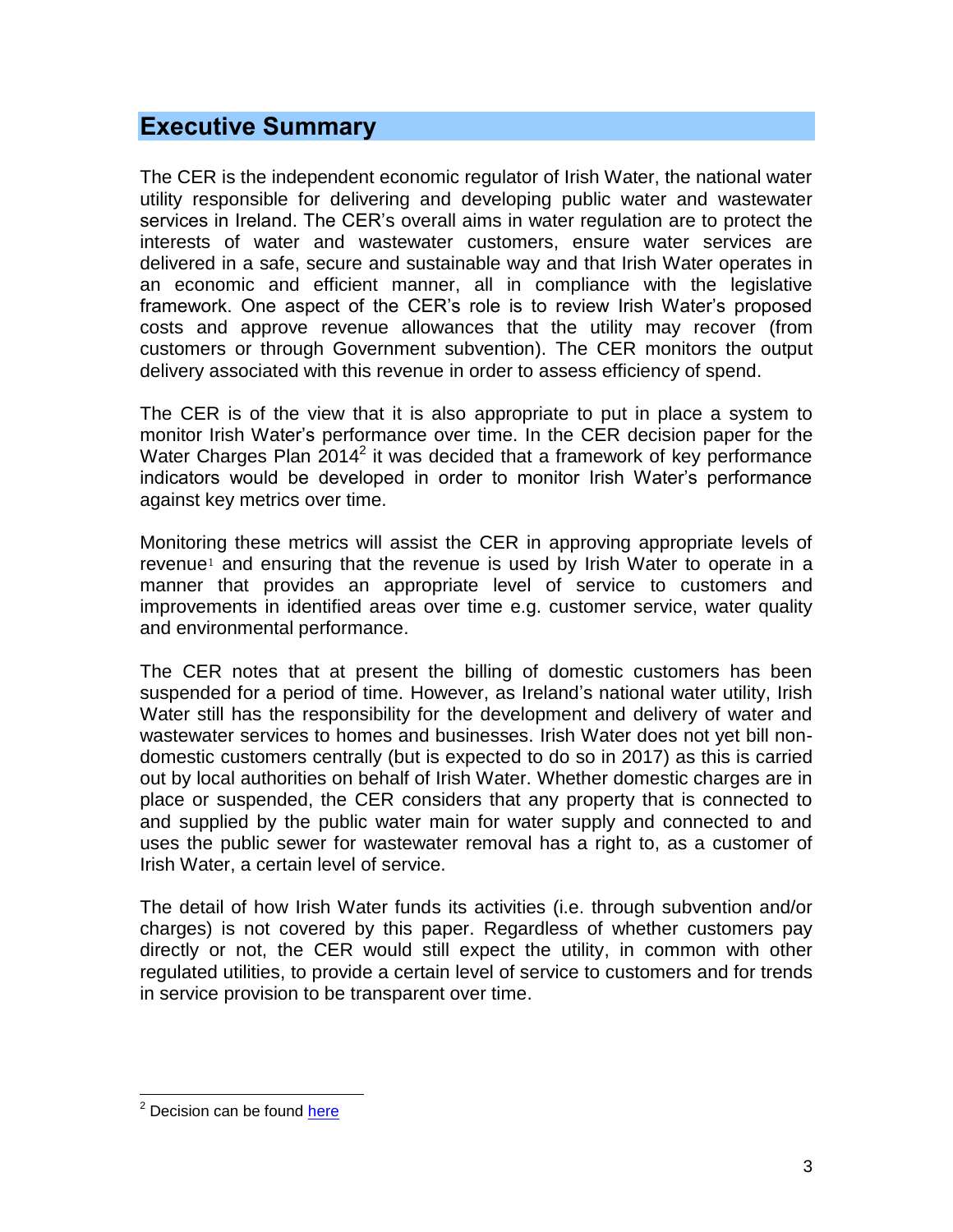The metrics proposed in this paper cover the following high level areas:

| <b>Summary of metrics to be monitored:</b> |                                                                                                                                                                                                                                                                                                                                              |  |
|--------------------------------------------|----------------------------------------------------------------------------------------------------------------------------------------------------------------------------------------------------------------------------------------------------------------------------------------------------------------------------------------------|--|
| <b>Customer Service</b>                    | • Response to billing contacts<br>• Response to complaints<br><b>- Billing of metered customers</b><br>. Ease of telephone contact: the call abandonment rate<br>- Ease of telephone contact: a customer call-back survey<br>. Ease of telephone contact: speed of telephone response<br>- Ease of telephone contact: first contact referral |  |
| <b>Environmental</b>                       | • Pollution incidents relating to wastewater                                                                                                                                                                                                                                                                                                 |  |
| <b>Performance</b>                         | • Sludge Disposal<br>. Wastewater treatment works meeting requirements                                                                                                                                                                                                                                                                       |  |
| <b>Water Supply</b>                        | • Properties subject to unplanned interruptions                                                                                                                                                                                                                                                                                              |  |
| <b>Quality of Service</b>                  | • Water quality<br>- Water supplies on boil water notices and/or water restrictions                                                                                                                                                                                                                                                          |  |
| <b>Security of Water</b>                   | • Leakage                                                                                                                                                                                                                                                                                                                                    |  |
| <b>Supply</b>                              | • Security of Supply – Absolute performance<br>• Security of Supply – Performance against target                                                                                                                                                                                                                                             |  |
| <b>Sewerage Service</b>                    | • Sewer incidents (overload)<br>• Sewer incidents (other causes)                                                                                                                                                                                                                                                                             |  |
|                                            | • Sewer incidents (at risk)                                                                                                                                                                                                                                                                                                                  |  |

As Irish Water is still in the early stages of development as a utility it is important to note that for many metrics appropriate systems and processes will need to be put in place in order to measure these in a robust manner going forward. From January 2014 Irish Water began taking over responsibility for public water and wastewater services from 34 local authorities, amalgamating 34 separate systems into one. Gathering consistent data on a countrywide basis is a major task in itself for Irish Water. Once metrics for performance monitoring have been put in place, Irish Water will be expected to report to the CER on service levels across the country. It may take a number of years before there is a comprehensive set of metrics reported accurately across the entire network. This paper is the start of this process.

The purpose of this paper is to propose metrics to be used as a means of assessing Irish Water's performance, progress and efficiency. By putting in place metrics for monitoring performance now, it gives the opportunity to incentivise trends in these metrics for the coming years. It may take time to implement processes for monitoring and to physically gather data that is recorded but by discussing and putting targets in place now for the upcoming revenue control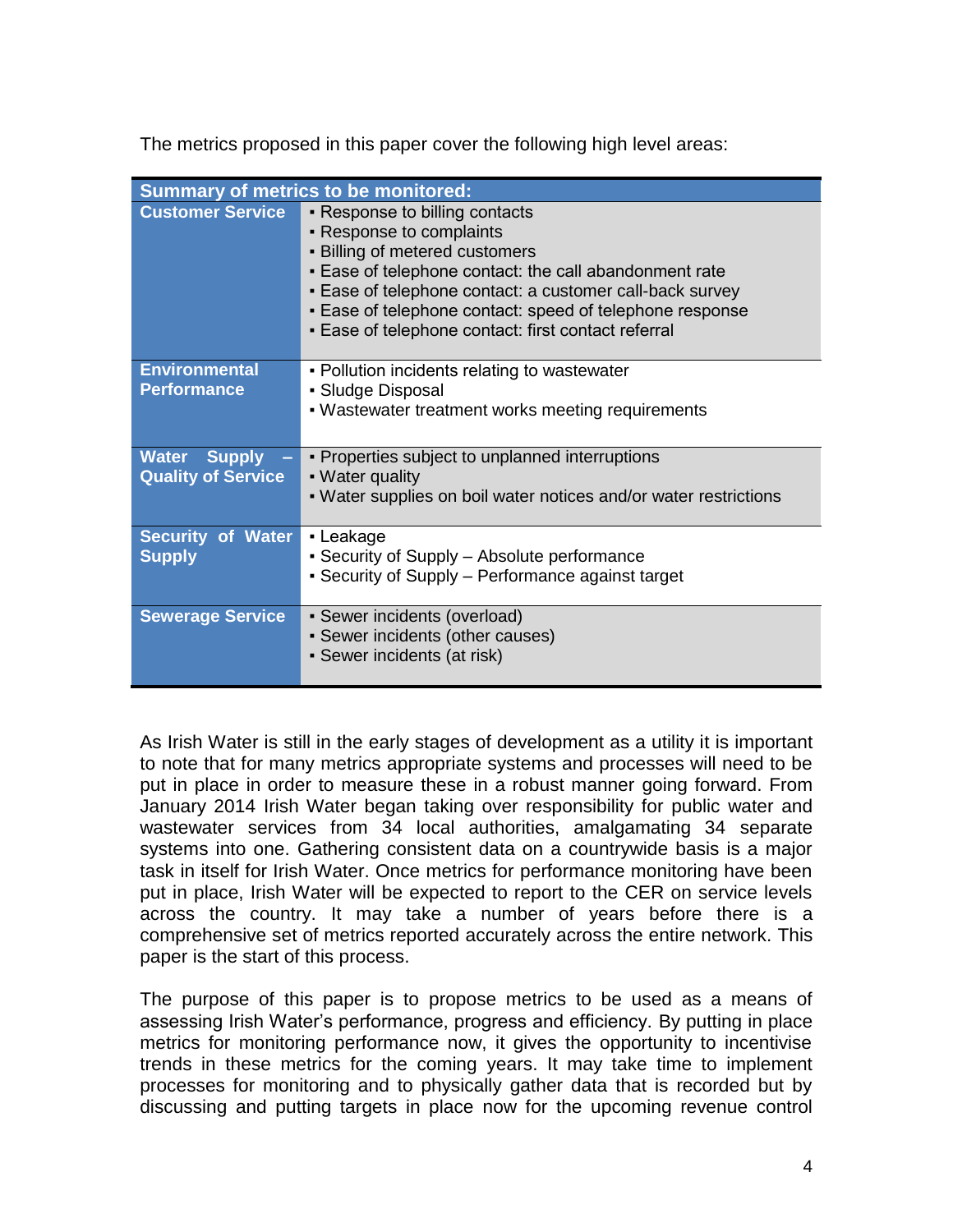which covers 2017-2018 it will help to drive progress for meeting these targets, thus improving services to customers into the future.

Following a decision on this paper the CER will engage with Irish Water regarding provision of data and targets for delivery in some cases. In many cases significant work will be required before the monitoring process can begin.

The CER intends to consult on the next revenue control for Irish Water, Interim Revenue Control 2 (IRC2), in Q3 2016. The IRC2 consultation will consult on the amount of revenue that Irish Water may recover over the two year period, 2017- 2018, through customers and government subvention. As part of that consultation, the CER may consider financial incentives/penalties, as used by the CER in revenue controls for energy utilities, to be placed against specific metrics once sufficient data is available and data levels have converged to form a steady baseline.

The monitoring of key performance metrics as described in this paper is used by water regulators in neighbouring jurisdictions as a means of ensuring transparent data is available to customers as to how the utility is performing over time.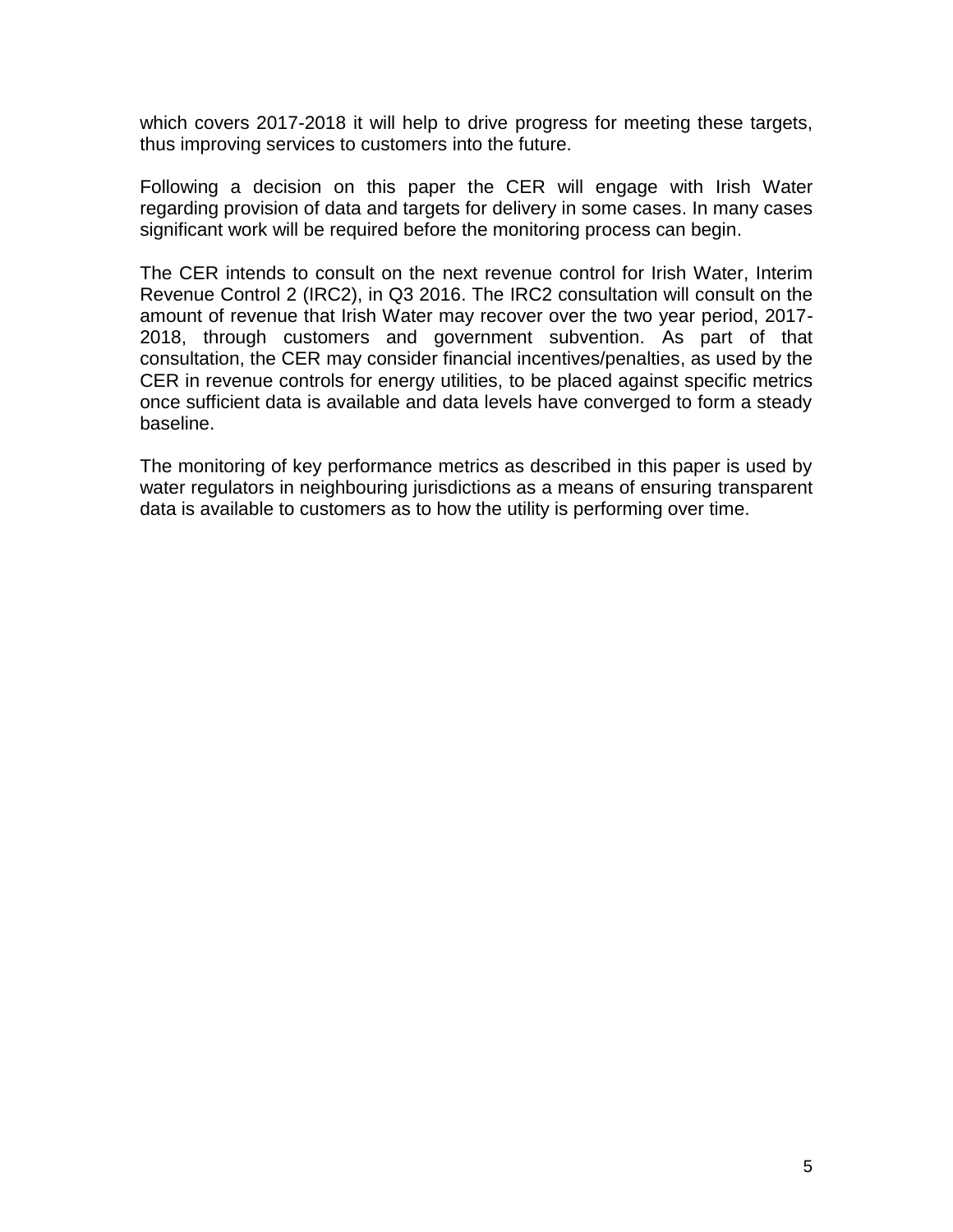# **Table of Contents**

| 1.0  |                                                                  |  |
|------|------------------------------------------------------------------|--|
| 1.1. |                                                                  |  |
| 1.2. |                                                                  |  |
| 1.3. |                                                                  |  |
| 1.4. |                                                                  |  |
| 1.5. |                                                                  |  |
| 2.0  |                                                                  |  |
| 2.1  |                                                                  |  |
|      | 2.2 Background to the Overall Performance Assessment  13         |  |
|      | 2.2.1                                                            |  |
|      | 2.2.2                                                            |  |
| 2.3  |                                                                  |  |
| 2.4  |                                                                  |  |
| 2.5  |                                                                  |  |
| 2.6  |                                                                  |  |
| 2.7  |                                                                  |  |
| 2.8  |                                                                  |  |
| 3.0  |                                                                  |  |
| 3.1  |                                                                  |  |
| 3.2  |                                                                  |  |
| 3.3  |                                                                  |  |
| 3.4  |                                                                  |  |
| 3.5  |                                                                  |  |
|      | 3.5.1                                                            |  |
|      | 3.5.2                                                            |  |
|      | 3.5.3                                                            |  |
|      | 3.5.4                                                            |  |
| 3.6  |                                                                  |  |
| 4.0  |                                                                  |  |
| 4.1  |                                                                  |  |
| 4.2  |                                                                  |  |
| 4.3  |                                                                  |  |
| 4.4  | Wastewater treatment works meeting requirements25                |  |
| 4.5  |                                                                  |  |
| 5.0  |                                                                  |  |
| 5.1  |                                                                  |  |
| 5.2  |                                                                  |  |
| 5.3  |                                                                  |  |
| 5.4  | Water supplies on boil water notice and/or water restrictions 28 |  |
| 5.5  |                                                                  |  |
| 6.0  |                                                                  |  |
| 6.1  |                                                                  |  |
| 6.2  |                                                                  |  |
|      |                                                                  |  |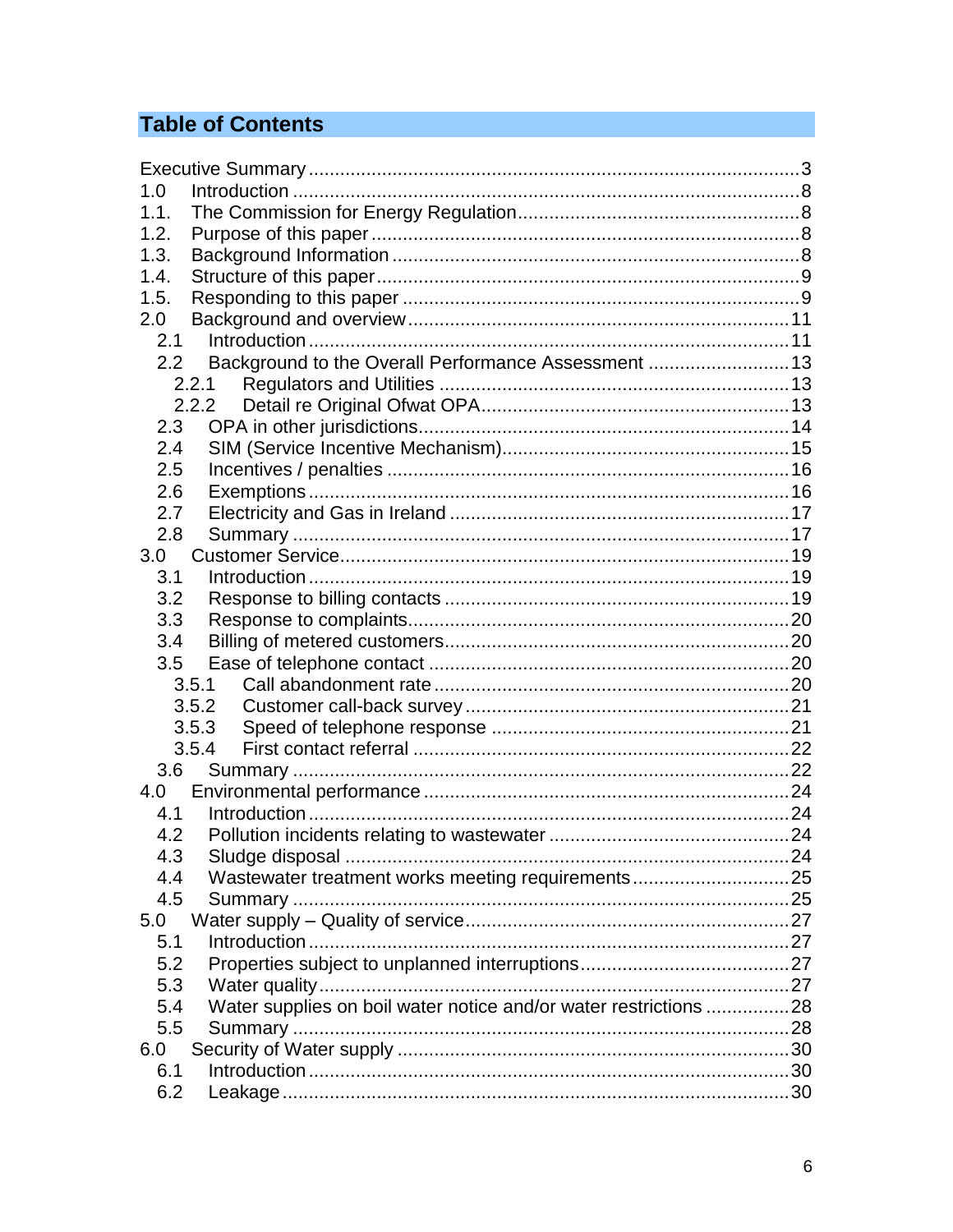| 6.3                                                           |  | .30 |
|---------------------------------------------------------------|--|-----|
| 6.4                                                           |  |     |
| 7.0                                                           |  |     |
| 7.1                                                           |  |     |
| 7.2                                                           |  |     |
| 7.3                                                           |  |     |
| 7.4                                                           |  |     |
|                                                               |  |     |
| 8.0                                                           |  |     |
| 8.1                                                           |  |     |
|                                                               |  | .35 |
| Appendix A: Environmental Impact Assessment Criteria 2010, 36 |  |     |
|                                                               |  |     |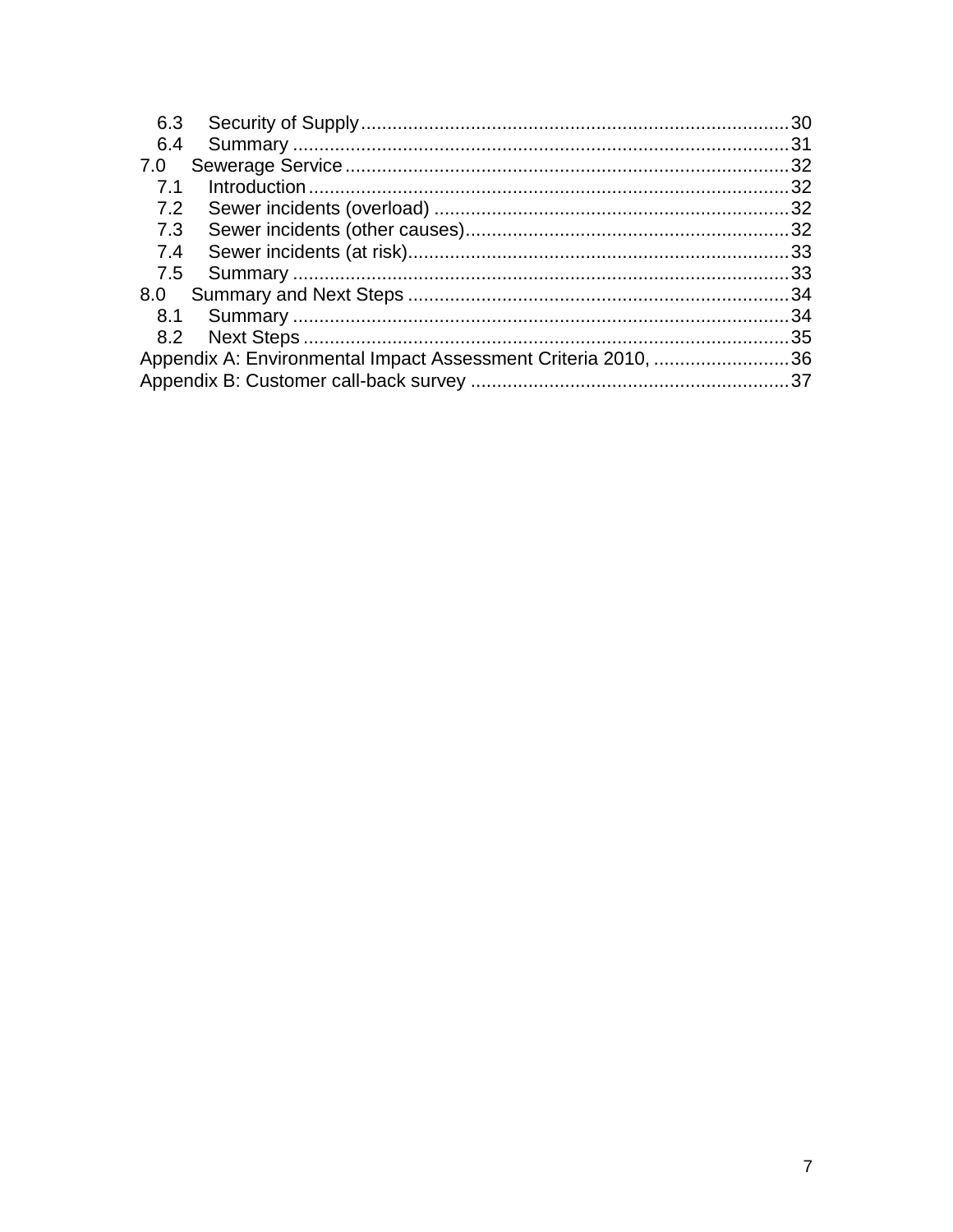# <span id="page-7-0"></span>**1.0 Introduction**

# <span id="page-7-1"></span>**1.1. The Commission for Energy Regulation**

The Commission for Energy Regulation (CER) is Ireland's independent energy and water regulator. The CER was established in 1999 and now has a wide range of economic, customer protection and safety responsibilities in energy. In 2013 the CER was appointed as Ireland's economic regulator of the Irish public water and wastewater sector. The CER's role is to protect the interests of water customers, ensure water services are delivered in a safe, secure and sustainable manner and that Irish Water operates in an economic and efficient manner. Further information on the CER's role and relevant legislation can be found on the CER's website at [www.cer.ie.](http://www.cer.ie/)

# <span id="page-7-2"></span>**1.2. Purpose of this paper**

The purpose of this paper is to outline a number of proposed metrics to be used as a means of assessing Irish Water's performance, progress and efficiency over time. By putting in place metrics for monitoring performance and gathering appropriate information now, it gives the opportunity to incentivise improvements in these metrics during the coming years. It may take time to implement processes for monitoring and to physically gather data on each metric. Putting targets in place for the upcoming revenue control which covers 2017-2018 will help to drive progress to meet these targets, thus improve water and wastewater services to customers.

# <span id="page-7-3"></span>**1.3. Background Information**

Irish Water was established in March 2013 under the Water Services Act 2013<sup>3</sup>, to become the single national body responsible for the delivery of public water and wastewater supply.

The CER's role, as outlined in the Act, requires the CER to ensure that:

- I. the interests of water customers are protected;
- II. that water and wastewater services are delivered safely, securely and sustainably; and
- III. that Irish Water operates in an economic and efficient manner.

Irish Water has been taking over responsibility for public water and wastewater from the 34 local authorities on a phased basis since January 2014. There are service level agreements in place between Irish Water and the local authorities to cover this interaction. Irish Water is regulated by the Commission for Energy Regulation (CER) as the Economic Regulator and by the Environmental

<sup>3</sup> <http://www.irishstatutebook.ie/eli/2013/act/6/enacted/en/html>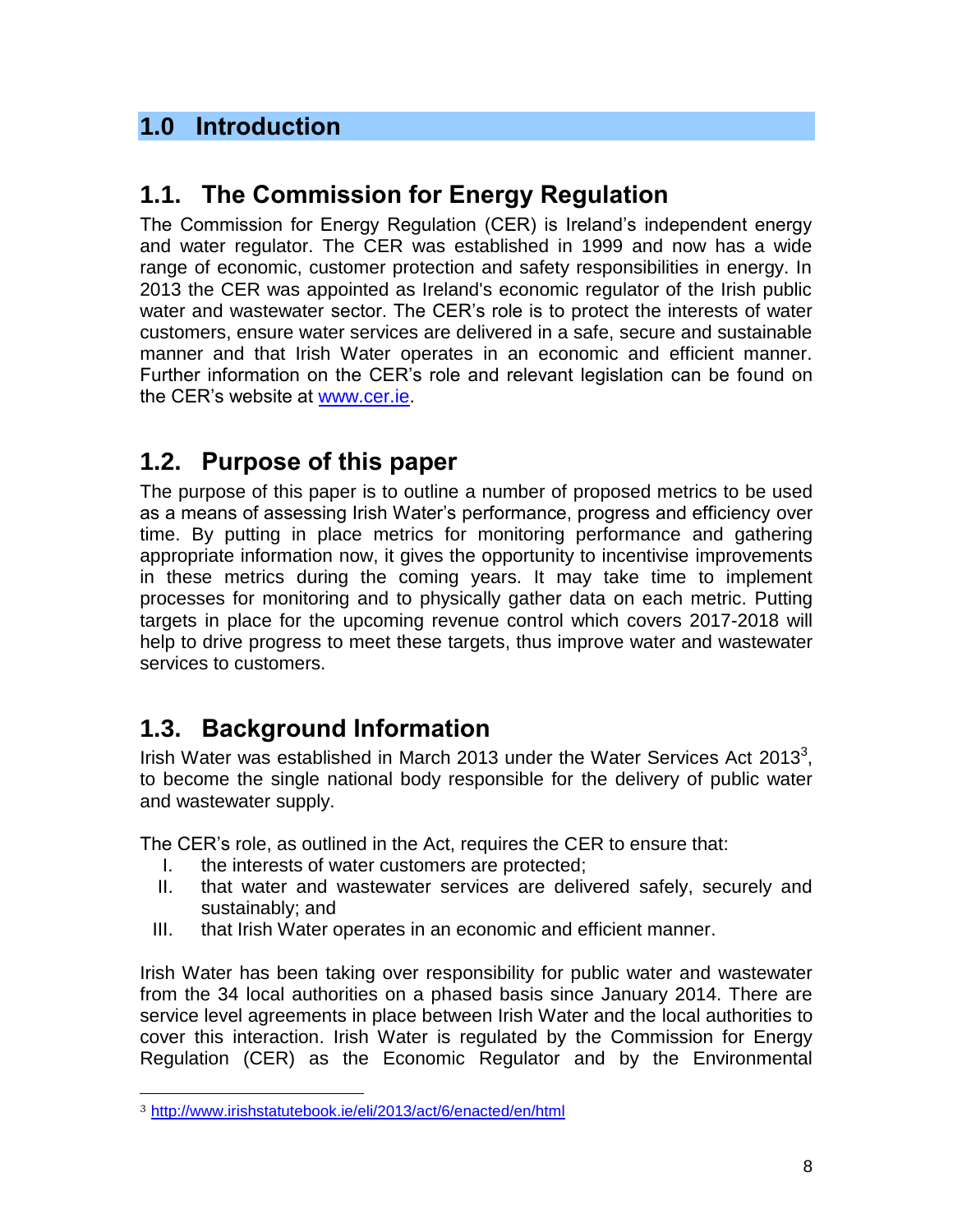Protection Agency (EPA) as the Environmental Regulator. The CER and the EPA are working closely to ensure that effective and transparent regulation is established in regard to the quality, security and efficiency of provision of water and wastewater services.

# <span id="page-8-0"></span>**1.4. Structure of this paper**

- **Sections 1.0 & 2.0** provide information on the CER. They also provide relevant background information relating to the purpose of this paper.
- **Sections 3.0 to 7.0** outline the detail of the proposed metrics which the CER is seeking views on.
- Each section concludes with a summary of the proposal and a list of questions related to that proposal. To aid regulatory transparency and assist in the delivery of an efficient consultative and decision making process, the CER asks respondents to address these questions directly in their responses.
- **Section 8.0** contains an overall summary of the metrics.

**Appendix A** contains the EPA classifications of pollution incidents. **Appendix B** contains the text from the customer call back survey carried out by an independent research company engaged by Irish Water.

# <span id="page-8-1"></span>**1.5. Responding to this paper**

Responses to this consultation paper, preferably in electronic format, should be directed to:

Dervla Murphy Policy Analyst – Water Division Commission for Energy Regulation, The Exchange, Belgard Square North, Tallaght, Dublin 24.

E-Mail: [dmurphy@cer.ie](mailto:dmurphy@cer.ie) Tel: 00 353 1 4000800 Fax: 00 353 1 4000850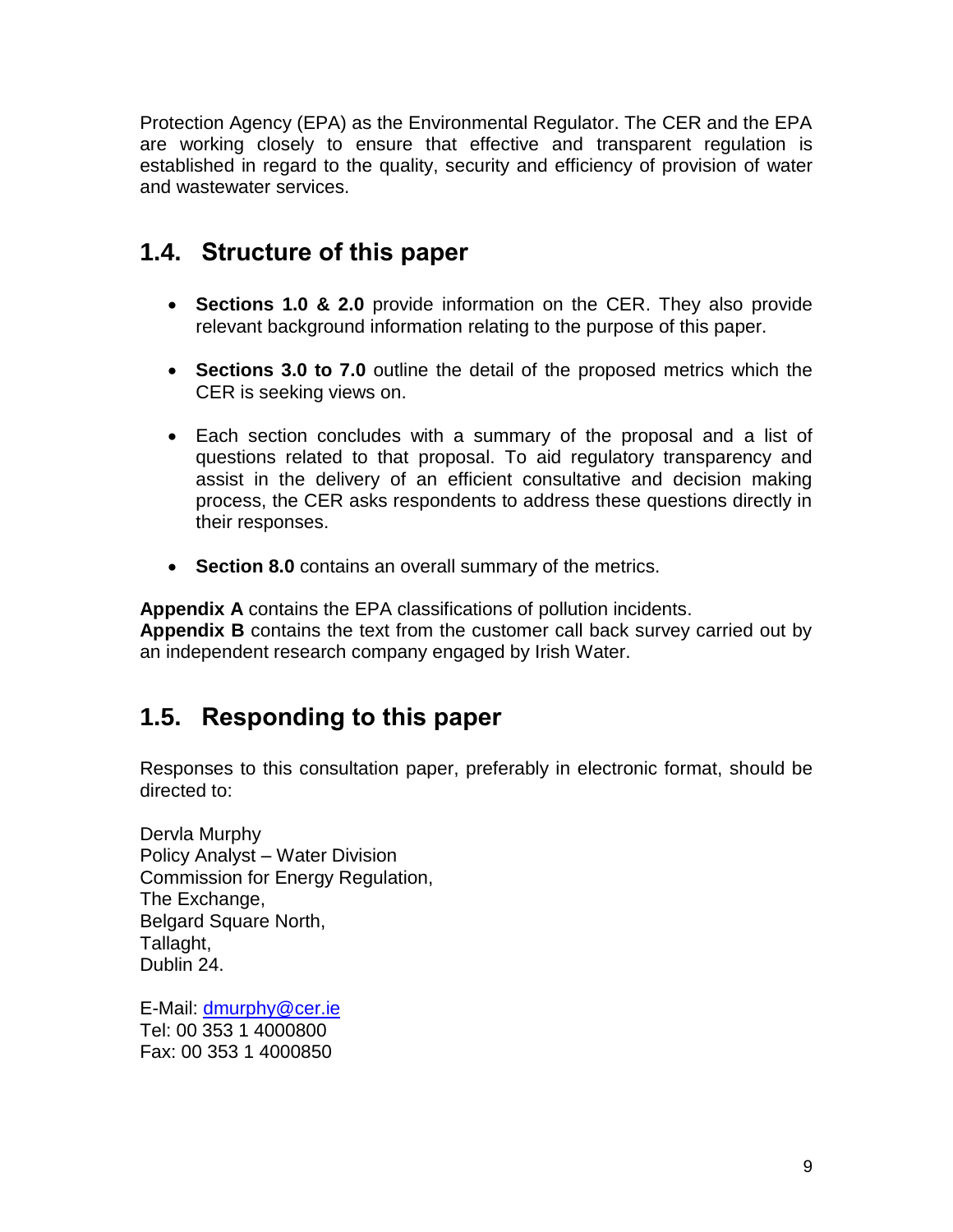Submissions on any of the points listed in this paper should be clear and specific, with analysis or rationale included to support the views provided.

Responses to this consultation paper must be received by close of business, 4 August 2016.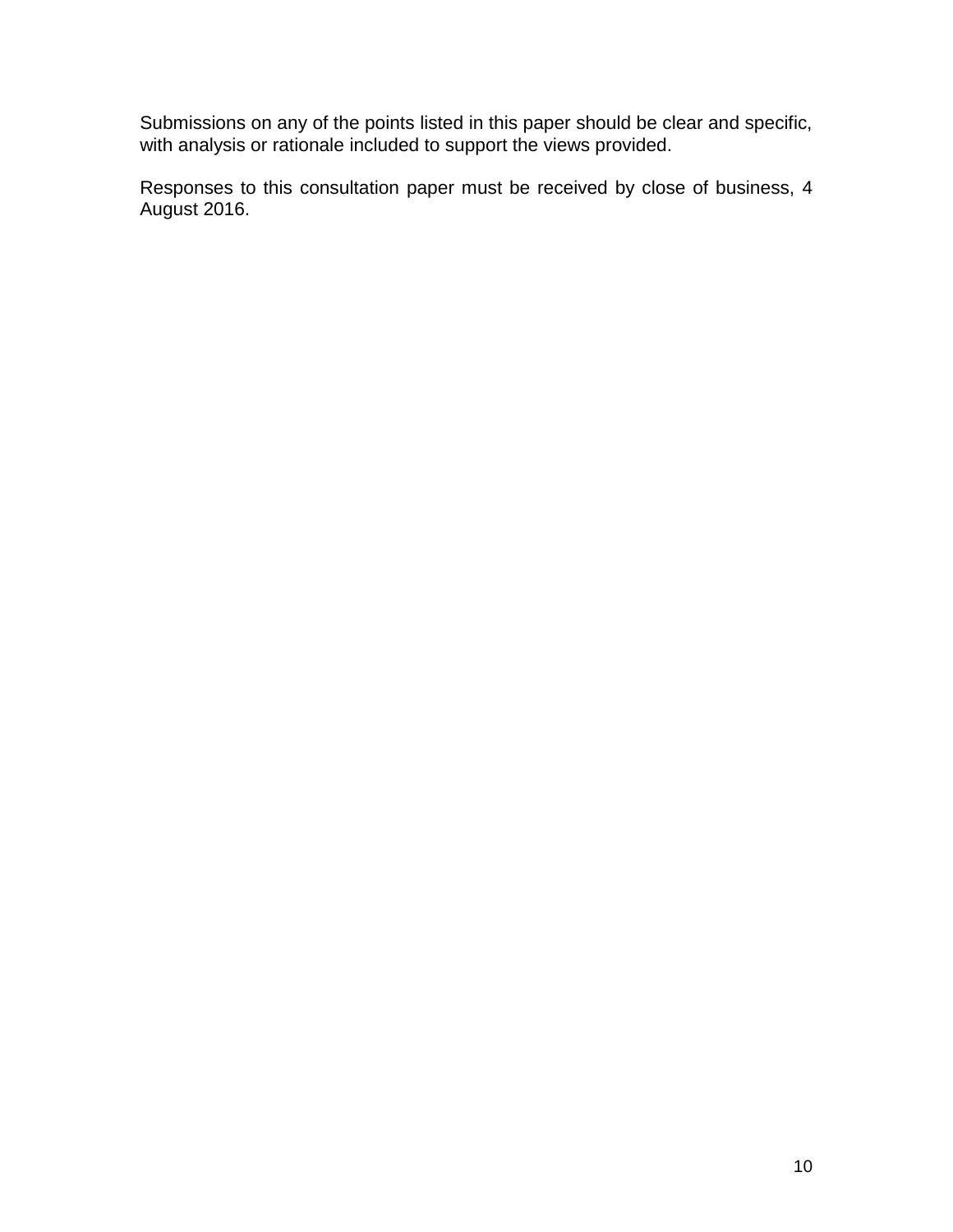# <span id="page-10-0"></span>**2.0 Background and overview**

## <span id="page-10-1"></span>*2.1 Introduction*

Irish Water was established as the single national body responsible for public water and wastewater services in early 2013. Tasked with bringing the public water and wastewater services of 34 local authorities under one national service provider, Irish Water has been working towards this goal on a phased basis.

The CER, as economic regulator, is charged with protecting the interests of Irish Water customers while approving appropriate revenue for the utility to carry out its duties in an efficient manner for all regulated activities. In order to evaluate and approve appropriate revenue, the CER undertakes a process known as a revenue control to review historic expenditure and assess forecast expenditure. As part of this process the monitoring of performance over time against key performance indicators (KPIs) is a key activity.

On 30 September 2014, following a public consultation process, the CER published a decision paper<sup>4</sup> regarding the first interim revenue control for Irish Water and Irish Water's charges for the period 1 October 2014 to 31 December 2016. This revenue control is known as IRC1 (i.e. interim revenue control 1).

Currently, as part of each revenue control for the water, gas and electricity network utilities, the CER approves revenue in advance and reviews expenditure ex-post to assess whether revenue was spent efficiently. For example, as part of the upcoming interim revenue control for Irish Water (IRC2) which will approve a revenue requirement for the years 2017-2018, the CER will approve revenue for IRC2 (post 2016) and review Irish Water's expenditure over the course of IRC1.

To complement that review of future revenue and past expenditure, measuring outputs and improvements in service delivery to customers for money spent is important in utility regulation. For this reason, in its September 2014 decision, the CER decided to develop a reporting framework which would be capable of monitoring Irish Water's performance against key metrics over time.

Monitoring these metrics will assist the CER in approving appropriate levels of revenue<sup>[1](#page-1-0)</sup> and ensuring that the revenue is used by Irish Water to operate in a manner that provides an appropriate level of service in key areas over time. This will be achieved through monitoring Irish Water's performance over time and relative to other comparable utilities where appropriate. Monitoring data over time will also allow the CER to assess whether Irish Water has delivered the outputs that were funded during previous revenue control periods.

<sup>&</sup>lt;sup>4</sup> This decision can be found [here.](http://www.cer.ie/document-detail/CER-Water-Charges-Plan-Decision-2014/979/7039,7008)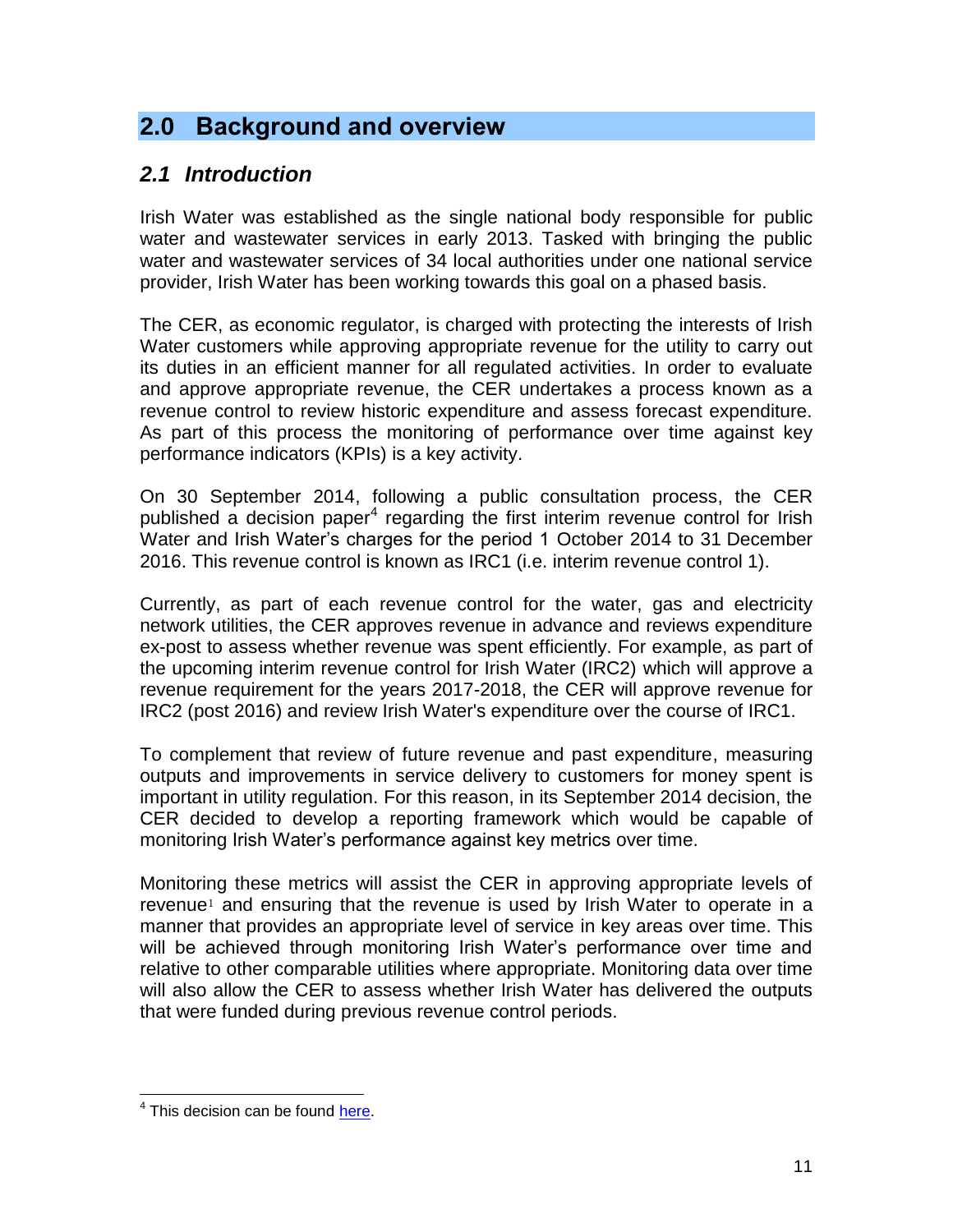The water sector in Ireland is undergoing a period of review following recent Government decisions including the suspension of domestic charges for a period of time. However, as Ireland's national water utility Irish Water still has the responsibility for the development and delivery of water and wastewater services to homes and businesses. Whether domestic charges are in place or suspended, the CER considers that any property that is connected to and supplied by the public water main for water supply and/or is connected to and uses the public sewer for wastewater removal has a right to, as a customer of Irish Water, a certain level of service. On this basis, the CER continues to regulate the water utility as it does the electricity and gas utilities by putting in place a monitoring framework so as to ensure acceptable levels of service are being provided to all customers of the utility and monitored over time.

The metrics proposed in this paper are not the only means of monitoring Irish Water's performance that the CER has in place. The customer handbook<sup>[8](#page-19-4)</sup>, which sets out the standards to which Irish Water must comply, cover a wide range of areas including customer service commitments, complaint handling, billing and network operations. It is intended that the finalised metrics would co-exist alongside the customer handbook as a means of monitoring Irish Water's performance.

The following chapters outline the proposed metrics which in the CER's view are appropriate to monitor Irish Water against at this time. Over time, metrics may be added or removed as the CER sees fit. However, metrics would need to be in place for a sufficient amount of time in order to see trends in the data. These metrics are put forward following a review of metrics in place for utilities in neighbouring jurisdictions.

As Irish Water is still in the early stages of development as a utility it is important to note that while some of the proposed metrics are already being measured by Irish Water, for other metrics appropriate systems and processes will need to be put in place in order to measure these in a robust manner according to agreed timeframes. Irish Water took over responsibility for public water and wastewater services from 34 local authorities, amalgamating 34 separate systems into one. Gathering data on a countrywide basis is a major task in itself for Irish Water. Once metrics for performance monitoring have been put in place, Irish Water will be expected to report to the CER on service levels across the country over time. It may take a number of years before there is consistent and transparent reporting across the entire network as there is a significant amount of work required to operate, maintain and monitor what was 34 water and wastewater networks.

This consultation paper is intended to propose key metrics which are in the best interests of the customers of Irish Water. This is necessary to ensure that in cases where they are not currently measured, Irish Water can develop any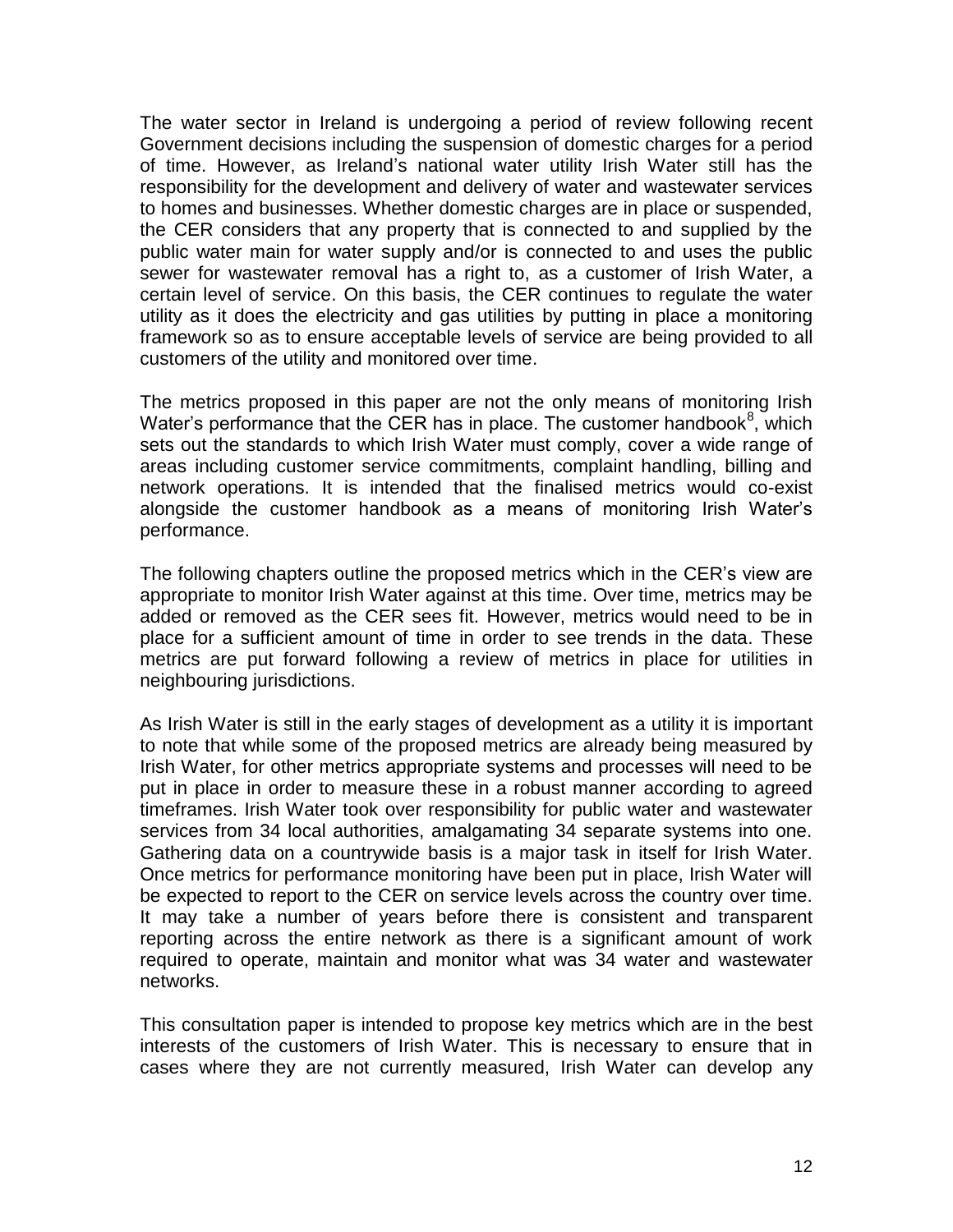necessary systems and processes to monitor these metrics in a robust manner within agreed challenging timeframes.

## <span id="page-12-0"></span>*2.2 Background to the Overall Performance Assessment*

## <span id="page-12-1"></span>**2.2.1 Regulators and Utilities**

In other jurisdictions, water regulators have in place methods for monitoring utility performance across the sector which sees customers reaping the benefits of service improvements through quicker response times and supply security.

Water regulators in the UK have, at various stages of their development, adopted a method of performance monitoring known as the Overall Performance Assessment (OPA). Each of the three water regulators with responsibility for the water and wastewater services in the UK have been regulating established water utilities for many years;

- Ofwat, the water regulator for England and Wales, has been in operation since 1989 when the water and wastewater industry was privatised.
- The Water Industry Commission for Scotland has had the responsibility of regulating the water and sewerage services since 2005. Prior to 2005, the sector was regulated by the Water Industry Commissioner.
- The Northern Ireland Authority for Utility Regulation took on the responsibility of standards of service since 2007.

Over time, both regulators and utilities across the UK became well established in terms of data collection and standard of services. Any model of performance measurement adopted by the CER has to consider Irish Water's stage of development and the relevant standards and regulations in Ireland as opposed to the UK or any other jurisdiction.

## <span id="page-12-2"></span>**2.2.2 Detail re Original Ofwat OPA**

Developed by Ofwat (the economic regulator of the water sector in England and Wales) in 1999, the purpose of the OPA was to provide a defined set of measurable, observable output measures against which to measure customer service levels. It also acted as a communication tool for customers and other stakeholders to inform them about the overall performance of their local water company compared with other water companies.

The OPA consisted of seventeen metrics covering a broad range of services provided to customers. The key areas are:

- customer service (written complaints, billing contacts, meter reading, telephone answering, telephone access);
- sewerage service (sewer flooding incidents and risk of flooding);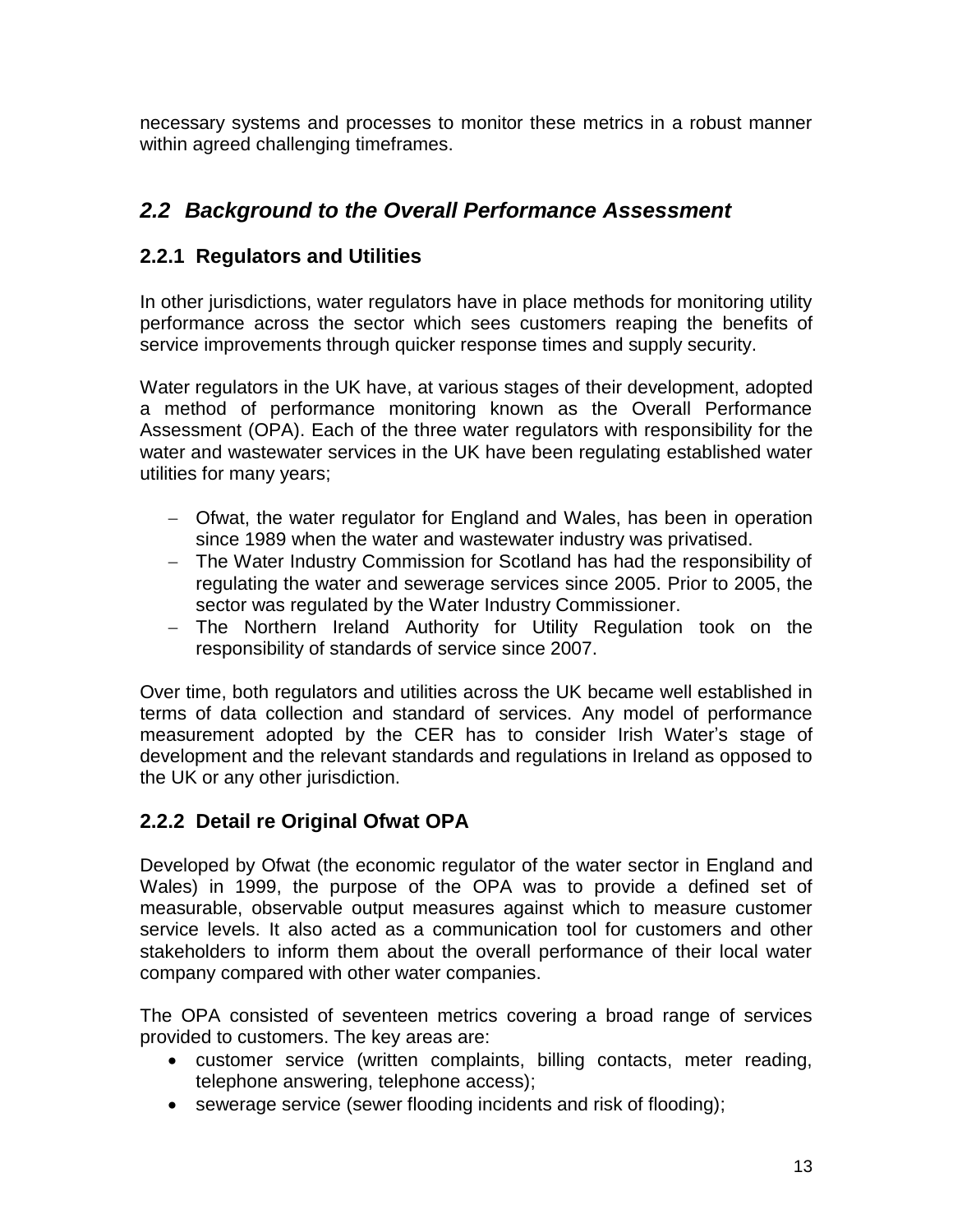- water supply (leakage, water pressure, interruptions to supply, hosepipe bans and drinking water quality);
- security of supply (absolute performance and performance against a set target); and
- environmental performance (wastewater treatment works, pollution incidents from water and sewerage activities and sludge disposal).

Each metric was monitored and data collected and reported to the regulator on a regular basis. For benchmarking purposes, an overall OPA score was generated. The better the performance a company achieved, the higher the score it received.

In England and Wales, the OPA provided an incentive to utilities to maintain services and where possible improve on OPA scores from the previous year. Not only did the OPA act as a reputational incentive i.e. OPA scores were published and available to customers to view, but it was also linked to the unit prices that the companies were allowed to charge for their service. A company that provided good service was allowed to charge slightly more than it could have otherwise done, while a company providing poorer service had to charge less. Given the greater number of water and wastewater utilities across England & Wales the OPA allowed customers assess how well each utility performed against its competitors in each category by comparing OPA scores against each other. Similarly Ofwat used OPA scores to benchmark companies against each other in order to drive further performance improvements in utilities at the lower end of the scale.

The CER has considered how to put in place an appropriate system for Ireland in order to monitor metrics over time. While the CER proposes to monitor metrics which are similar to those covered by the OPA in other jurisdictions, because the proposed metrics are altered to align with reporting requirements currently in place in Ireland, a fully complete OPA score may not be achievable. However, for benchmarking purposes it may be useful to, where possible, add up metrics and provide a composite and comparative score to compare performance to Northern Ireland, Scotland, England and Wales. This may be done on either an individual metric level or on a partially complete overall OPA score level.

## <span id="page-13-0"></span>*2.3 OPA in other jurisdictions*

A brief synopsis of the OPA in each jurisdiction is given below.

#### England and Wales

Water and sewerage companies in England and Wales were privatised in 1989 and Ofwat was established as the independent economic regulator. In 1999, a new incentivised framework, known as Overall Performance Assessment (OPA) was introduced that calculated an overall score for each regulated company based on measured service performance in five key areas: Water Supply;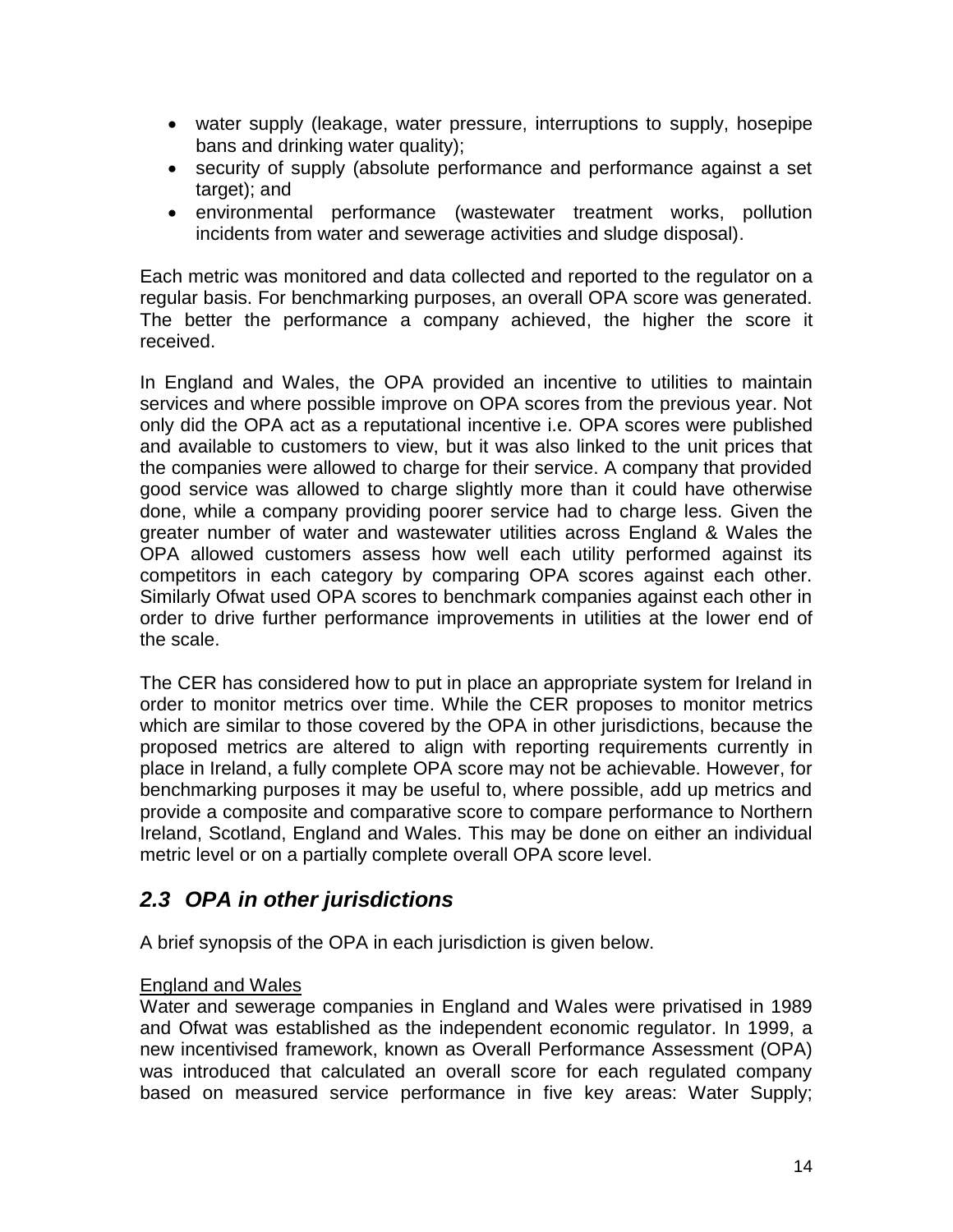Sewerage Service; Security of Supply; Customer Service; and Environmental Impact.

The OPA system was in place until 2009 when it was replaced by a new Service Incentive Mechanism (SIM) framework that focused on the quality of service rather than simply reliability and response times. Alongside this, the utilities are also expected to report on a wider set of KPIs (key performance indicators). This is covered in more detail below.

#### **Scotland**

The Water Industry Commission for Scotland (WICS) adopted the Ofwat OPA framework in 2006, but reported on a partial set of OPA measures from 2003/04. Initially only twelve metrics were included. This has grown to a full set of metrics although it was necessary to alter some metrics slightly from the Ofwat model in order to reflect local circumstances.

#### Northern Ireland

The Northern Ireland Authority for Utility Regulation (NIAUR) adopted the OPA in 2007. Similar to Scotland, some metrics were initially excluded due to absent, unavailable, or poor quality base data. Since 2007, the NI OPA has grown to include 11 of the original 17 metrics used by Ofwat.

As the Ofwat OPA was discontinued from 2009 benchmarking comparisons against England and Wales are calculated using Ofwat 'frozen-in-time' data.

## <span id="page-14-0"></span>*2.4 SIM (Service Incentive Mechanism)*

As stated above, Ofwat moved away from the OPA framework in 2009. Following a review of utility performance it was felt that the OPA had reached its limits i.e. companies had converged in reaching acceptable levels across all of the performance areas. Therefore, Ofwat changed its approach by putting in place a Service Incentive Mechanism (SIM) and individual KPIs which have been in place now for over 5 years.

The SIM measures two aspects of customer service:

- $-$  Where customers have made contact when something has gone wrong  $$ for example, phoning about a billing error or writing to the company to complain; and
- How well the companies have handled all types of customer contacts, not just when things have gone wrong (measured using a customer survey).

While the SIM focuses solely on customer service measures, utilities are also required to report to the regulator on a number of KPIs. Ofwat introduced "Output Delivery Incentives" or ODIs which replicate many of the OPA measures. While these ODIs include factors such as greenhouse gas emissions and financial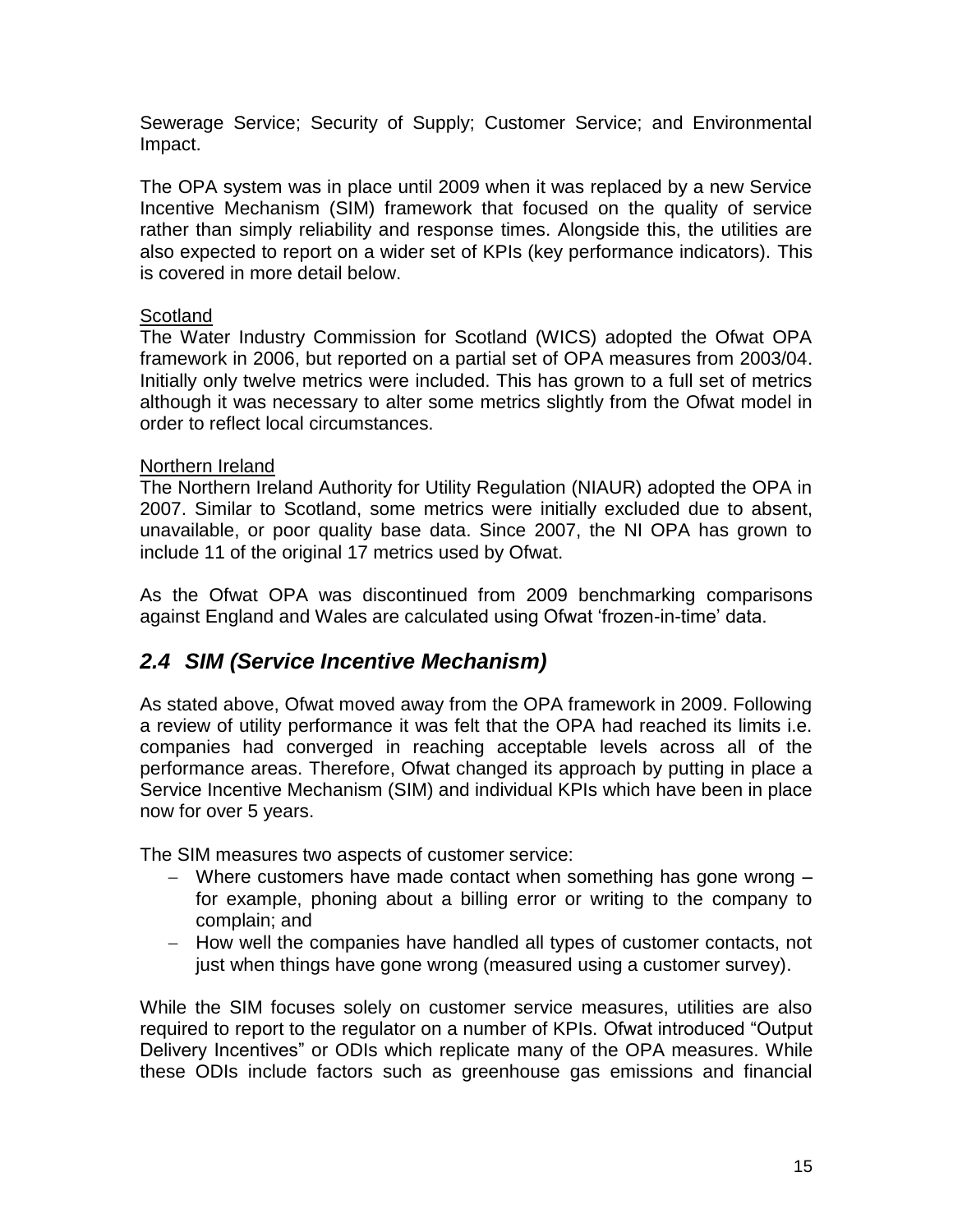indicators of the business they also include many of the same metrics as the OPA such as leakage performance, pollution incidents and security of supply.

## <span id="page-15-0"></span>*2.5 Incentives / penalties*

Incentives are an important area of regulation for monopoly utilities. Identification and monitoring of performance against a measureable target is a useful tool when assessing progress achieved for monies spent in utility regulation. Incentives are intended to align the interests of the regulated companies with those of their domestic and non-domestic customers, by encouraging organisations to deliver an appropriate level of service. In order to ensure that Irish Water's allowed revenues impose a genuine efficiency challenge, it is important to set clear and observable customer services levels such that Irish Water's expenditure can be measured against a defined and tangible set of improvements for customers.

For the purpose of the metrics proposed below, there can be two types of incentives against the finalised metrics. These can either be reputational incentives, where performance against key metrics is published, or financial incentives/penalties. For financial incentives, if the utility achieves above a certain target set by the CER, it could receive additional allowed revenue in the following year. Alternatively, if the utility falls below a certain target set by the CER, penalties (i.e. a reduction in the following year's allowed annual revenue) could be implemented.

It is intended that as part of the process to put in place the next revenue control for Irish Water (IRC2)<sup>5</sup>, which will be consulted on in Q3 2016, the topic of financial incentives and/or penalties shall be considered in further detail.

## <span id="page-15-1"></span>*2.6 Exemptions*

For the electricity distribution network operator in Ireland, ESB Networks, financial incentives are in place for various customer service metrics<sup>6</sup>. For the purpose of the incentive these metrics apply under all conditions, but include a potential exemption whereby the utility may, by application to the CER, request that certain periods that exhibit extreme and exceptional conditions be excluded from the measure e.g. severe storms that cause an impact to the network or service provided by the utility.

For Irish Water while metrics would apply under all conditions, the CER proposes to allow the utility to apply for exemptions in certain periods that exhibit extreme and exceptional conditions. These would be considered on a case-by-case basis.

<sup>&</sup>lt;u>Fired that the metal consections of the setting</u><br><sup>5</sup> It is intended that IRC2 will set a level of revenue which Irish Water can recover from customers and/or through Government subvention to cover its costs in 2017 and 2018.<br><sup>6</sup> The CER decision is available <u>here</u>.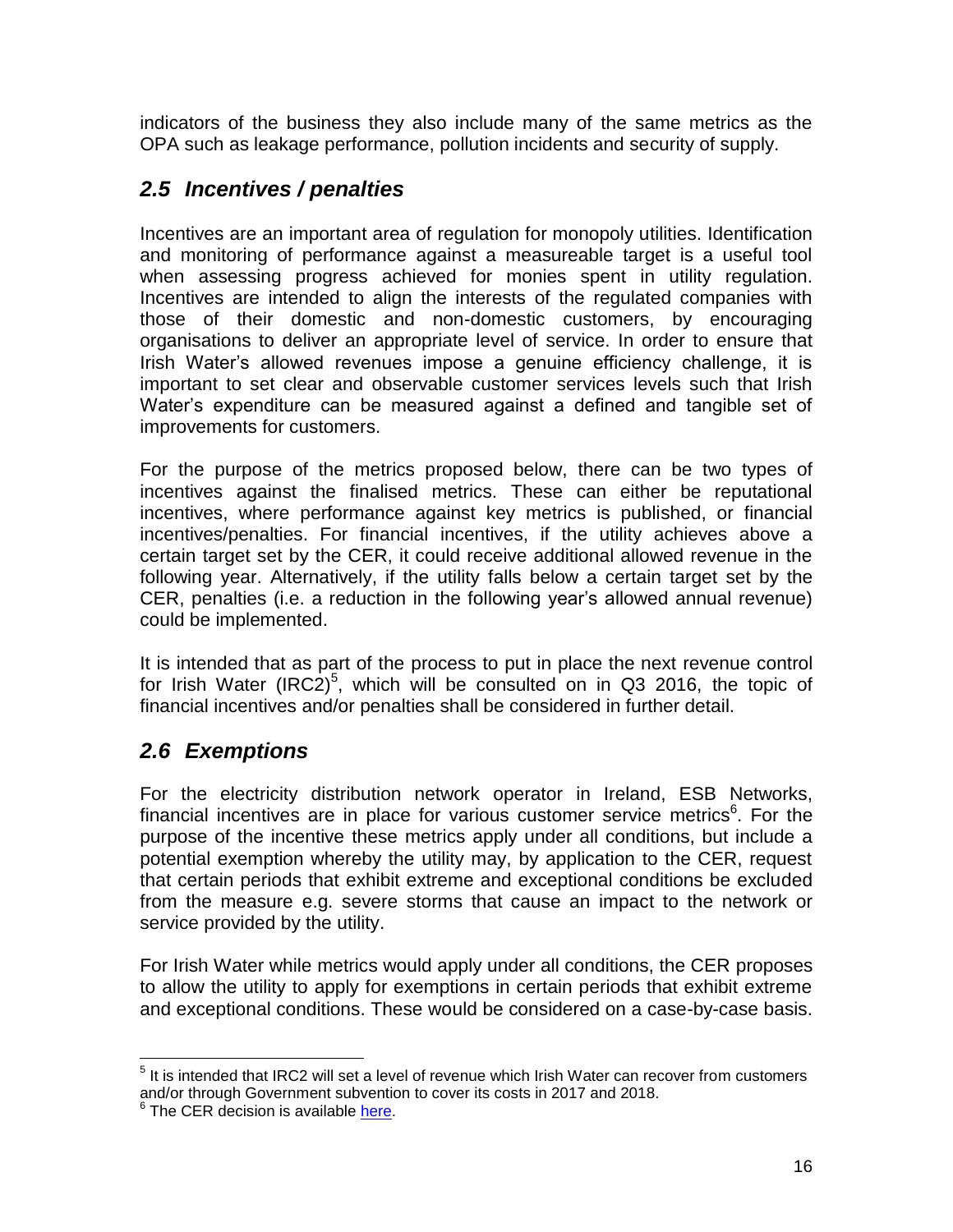The CER is seeking views as to whether this is the appropriate approach for each metric and responses are invited as set out in section 1.5 of this paper.

## <span id="page-16-0"></span>*2.7 Electricity and Gas in Ireland*

Many of the metrics proposed are similar to those used to regulate ESB Networks and Gas Networks Ireland which will facilitate comparisons in data where appropriate (e.g. customer service metrics). For other metrics, it may be useful to compare Irish Water against Northern Ireland, Scotland, England and Wales.

## <span id="page-16-1"></span>*2.8 Summary*

The CER proposes to put in place key metrics against which Irish Water's performance will be monitored. Monitoring these metrics will assist the CER in approving appropriate levels of revenue and ensuring that the revenue is used by Irish Water to operate in a manner that provides an appropriate level of service in key areas.

The CER is aware that at present the billing of domestic customers has been suspended for a period of time. However, whether domestic charges are in place or suspended, the CER considers that any property that is connected to and supplied by the public water main for water supply and/or is connected to and uses the public sewer for wastewater removal has a right to, as a customer of Irish Water, a certain level of service.

The metrics proposed in this paper are intended to be measured for both domestic and non-domestic services. However, in the case of customer service Irish Water is not yet billing non-domestic customers centrally (but is expected to do so during 2017). Full data migration has not yet been completed and nondomestic customers of Irish Water are currently being billed by local authorities on behalf of Irish Water. Similarly Irish Water's call centre only handles domestic customers at present. Further down the line, when data migration has been fully completed and systems implemented within Irish Water for dealing with nondomestic issues, it is intended that the metrics proposed here will be monitored for both domestic and non-domestic customers unless otherwise stated.

The individual metrics are covered in each of the following sections:

- Section 3.0: Customer Service
- Section 4.0: Environmental Performance
- Section 5.0: Water Supply Quality of Service
- Section 6.0: Security of Water Supply
- Section 7.0: Sewerage Service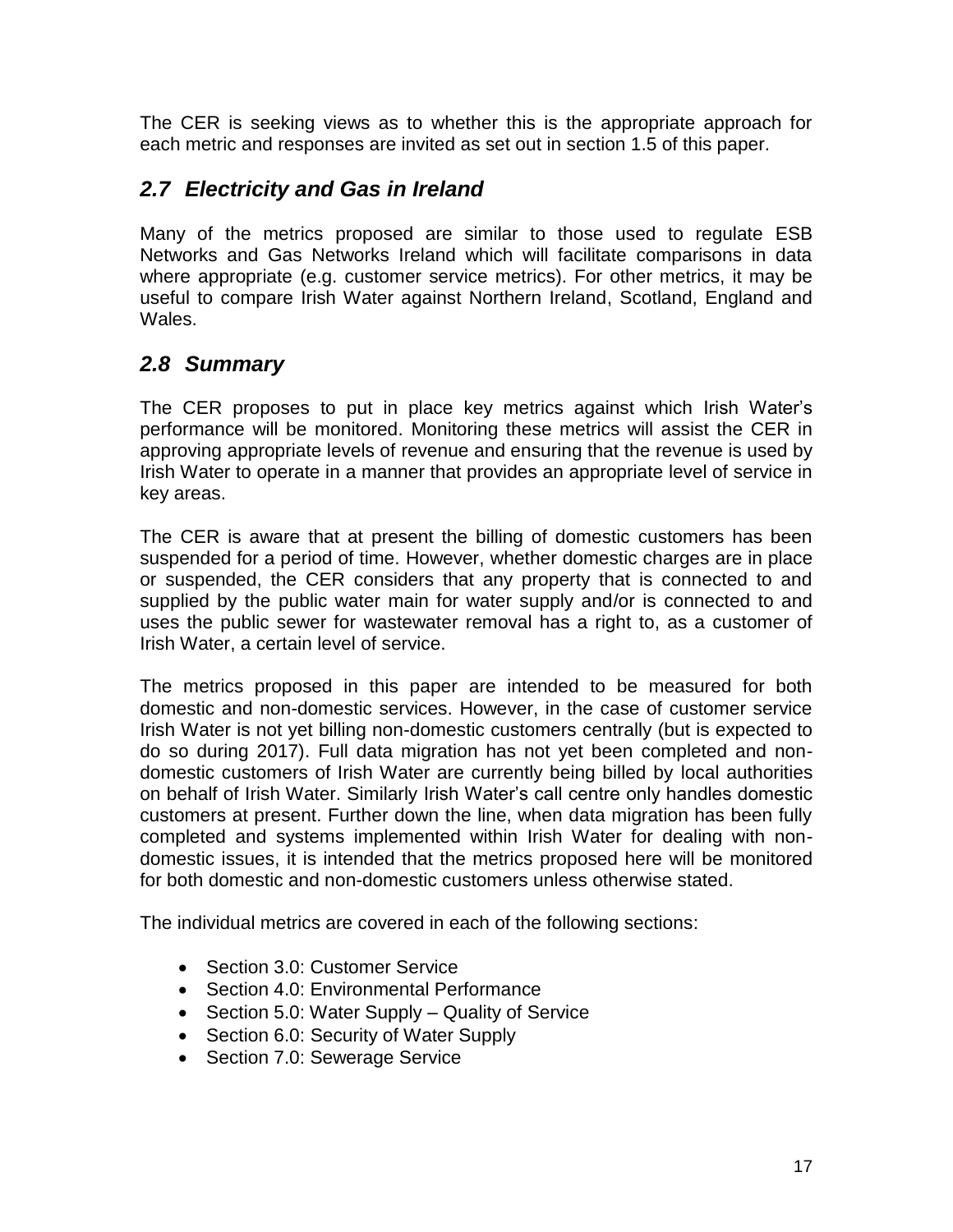The intention is to monitor Irish Water's performance over time to ensure improvements in key areas take place.

Where possible in this paper the CER has outlined its intention to monitor metrics which will facilitate comparison with utilities in other jurisdictions and this is detailed below where relevant.

Following a decision on this paper the CER will engage further with Irish Water regarding provision of data and the associated targets and timeframes. In many cases significant work will be required to put in place appropriate systems and processes to measure these in a robust manner. It is important to note that in some cases it may take time before these metrics can be reported accurately.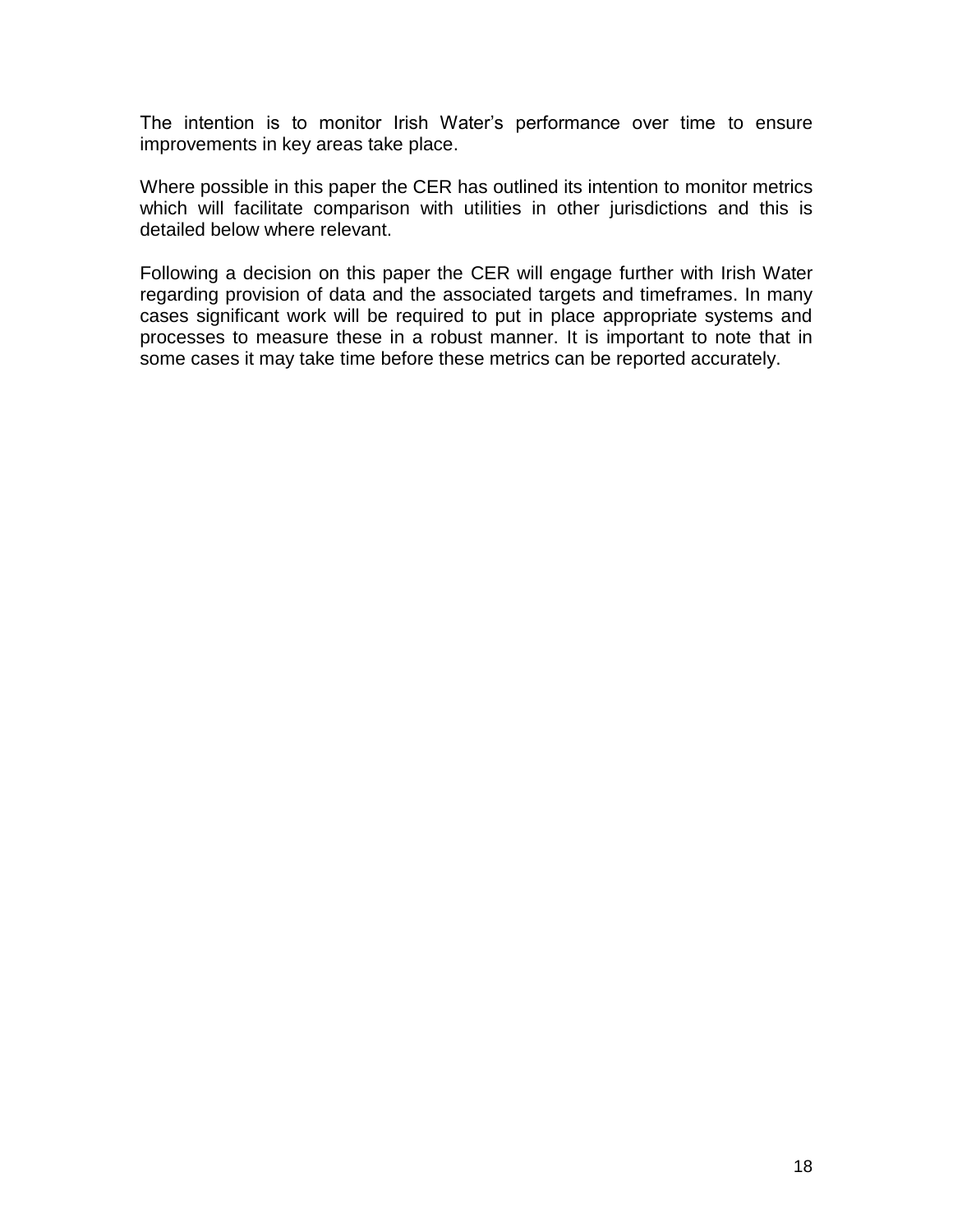## <span id="page-18-0"></span>**3.0 Customer Service**

#### <span id="page-18-1"></span>*3.1 Introduction*

This section outlines key metrics relating to customer service against which the CER proposes to monitor Irish Water's performance. The aim of monitoring this data is to improve customer service and make it as simple as possible for customers to interact with the utility.

While the metrics listed below are intended to monitor Irish Water's customer service performance over time, the CER also has a customer handbook in place that sets out the required customer service standards that the utility must currently uphold. The customer handbook outlines Irish Water's requirements for its codes of practice including customer service commitments, complaint handling, billing and network operations. The customer handbook will co-exist alongside this performance assessment as a means of protecting the customer on a day-to-day basis<sup>7</sup>.

For Irish Water, currently all calls go immediately into the Interactive Voice Recognition (IVR) system and are then successfully completed, abandoned within the IVR or go into a queue to speak to an agent. For the metrics listed below it may not be possible to monitor calls that are closed within the IVR, as it may not be possible to determine whether these have been successfully resolved or abandoned.

#### <span id="page-18-2"></span>*3.2 Response to billing contacts*

The CER proposes to monitor the number of billing contacts answered and closed out within five working days as a percentage of billing contacts received.

The CER is aware that at present the billing of domestic customers has been suspended for a period of time. However, this metric would apply to nondomestic customer following the completion of the billing migration project in 2017 when Irish Water bill non-domestic customers directly, as opposed to local authorities billing on Irish Water's behalf.

Billing contacts are contacts from customers (domestic and non-domestic where and when charges apply) that relate to bills, for example, regarding making a payment or changing billings details, etc. They do not include contacts from customers which are complaints, as these are covered in Section 3.3 below.

<sup>————————————————————&</sup>lt;br><sup>7</sup> The CER is also responsible for individual complaints. Customers can submit complaints to the CER once they have been through the Irish Water complaint handling process. Further information on this is available [here.](http://www.cer.ie/customer-care/water/complaints)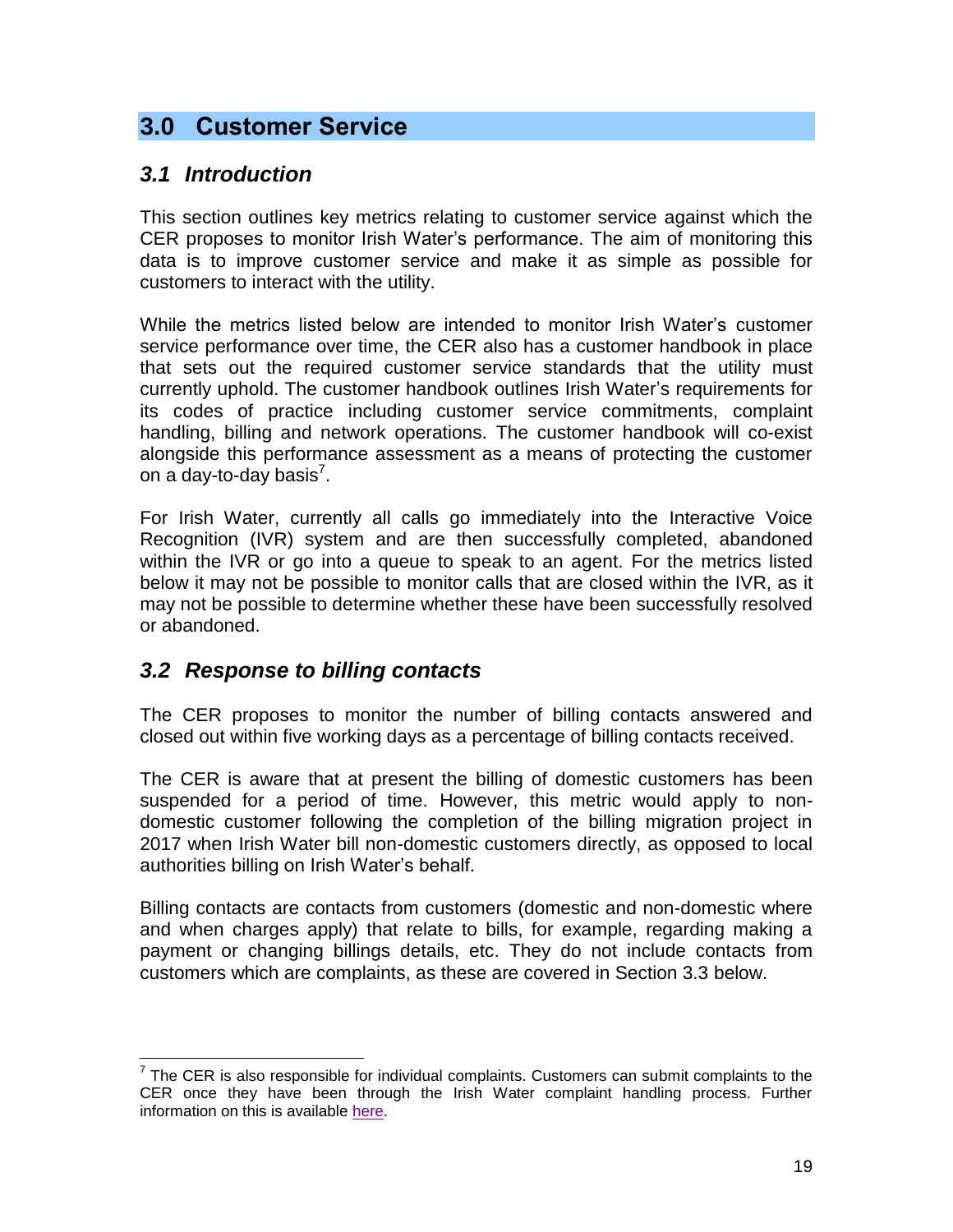Monitoring this metric would facilitate improvements in customer satisfaction through quicker response times when customers contact Irish Water.

## <span id="page-19-0"></span>*3.3 Response to complaints*

The CER proposes to monitor the number of complaints:

- responded to within five working days, with either a resolution or an outline plan of the proposed resolution; and,
- <span id="page-19-4"></span>to which a final decision is issued within two months.

These metrics line up with the requirements under the customer handbook and Irish Water's customer charter which was approved by the CER $<sup>8</sup>$  (five working</sup> days) and is generally in line with metrics for which data is available for water utilities in England, Scotland, Wales and Northern Ireland (10 working days).

Irish Water currently categorises each complaint by the channel received (phone, post, email, social media, etc.). It is intended that the utility would report on the total number of complaints and also broken down by channel received.

## <span id="page-19-1"></span>*3.4 Billing of metered customers*

In general, customers (domestic and non-domestic) that have meters installed should receive bills that are based on a meter read as opposed to an estimated bill. Bills based on meter reads ensure that customers are billed accurately. Accurate bills reduce the fluctuations that customers are subject to when bills are based on estimated consumption.

Irish Water cannot issue a bill based on a meter read if the customer does not have a meter. Therefore the CER proposes to monitor the number of bills based on a meter reading as a percentage of metered accounts.

## <span id="page-19-2"></span>*3.5 Ease of telephone contact*

## <span id="page-19-3"></span>**3.5.1 Call abandonment rate**

The CER proposes to measure the percentage of calls that are abandoned while a caller is waiting in the queue to speak to an agent having come through the IVR system.

This metric is designed to shorten the length of time the customer spends in the queue waiting to speak to an agent.

 8 This is available [here.](http://www.cer.ie/docs/001009/CER15010%20Irish%20Water%20Customer%20Handbook%20(1).pdf)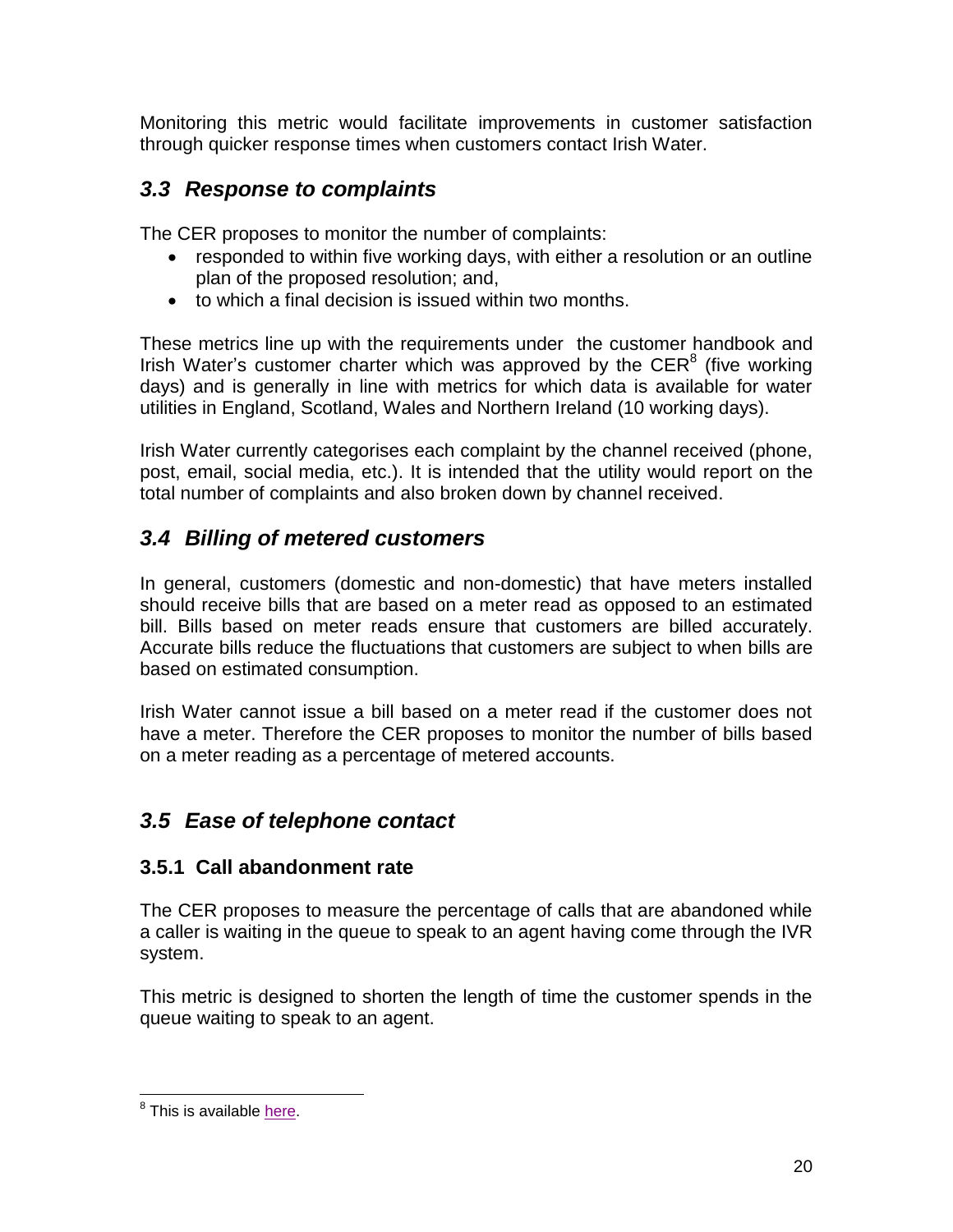It is intended that this metric would apply under all conditions (i.e. periods of high volume of calls to call centre) to ensure that Irish Water is always incentivised to improve performance.

## <span id="page-20-0"></span>**3.5.2 Customer call-back survey**

The CER proposes to monitor Irish Water's performance in a survey conducted by an independent research company<sup>9</sup> engaged by Irish Water. Monitoring this type of metric would give the CER a clear view of how Irish Water operates their call centre in terms of helpfulness and efficiency.

In order to efficiently monitor performance it would be imperative to ensure:

- That an appropriate number of call-backs are completed (so that results taken from the sample are representative).
- That the calls will be selected randomly; subject to the (reasonable) inclusion of calls by:
	- o time of day when call was made (morning, afternoon, evening, night);
	- o purpose of call (for example, supply problem, meter reading); or,
	- o handling of call (on-call resolution, requiring referral).

## <span id="page-20-1"></span>**3.5.3 Speed of telephone response**

Two separate Telephone Service Factor (TSF) metrics are proposed for this element of Irish Water's customer satisfaction incentive mechanism. Method 1 is intended to improve the time taken to pick up calls that are in the queue. Method 2 is intended to improve the quality of service in the IVR system. They are defined as in turn below:

## **TSF Method 1**

Calls picked up by agent within 20 secs in queue Total number of calls

TSF Method 1 is proposed as follows:

- Calls picked up by an agent within 20 seconds in the queue result in an increased score under this metric.
- It encourages the utility to reduce the number of calls that have to wait for more than 20 seconds in the queue to speak to an agent.
- It does not look at the service within the IVR (which takes place separate to or in advance of the queuing system).

 <sup>9</sup> As listed in Appendix B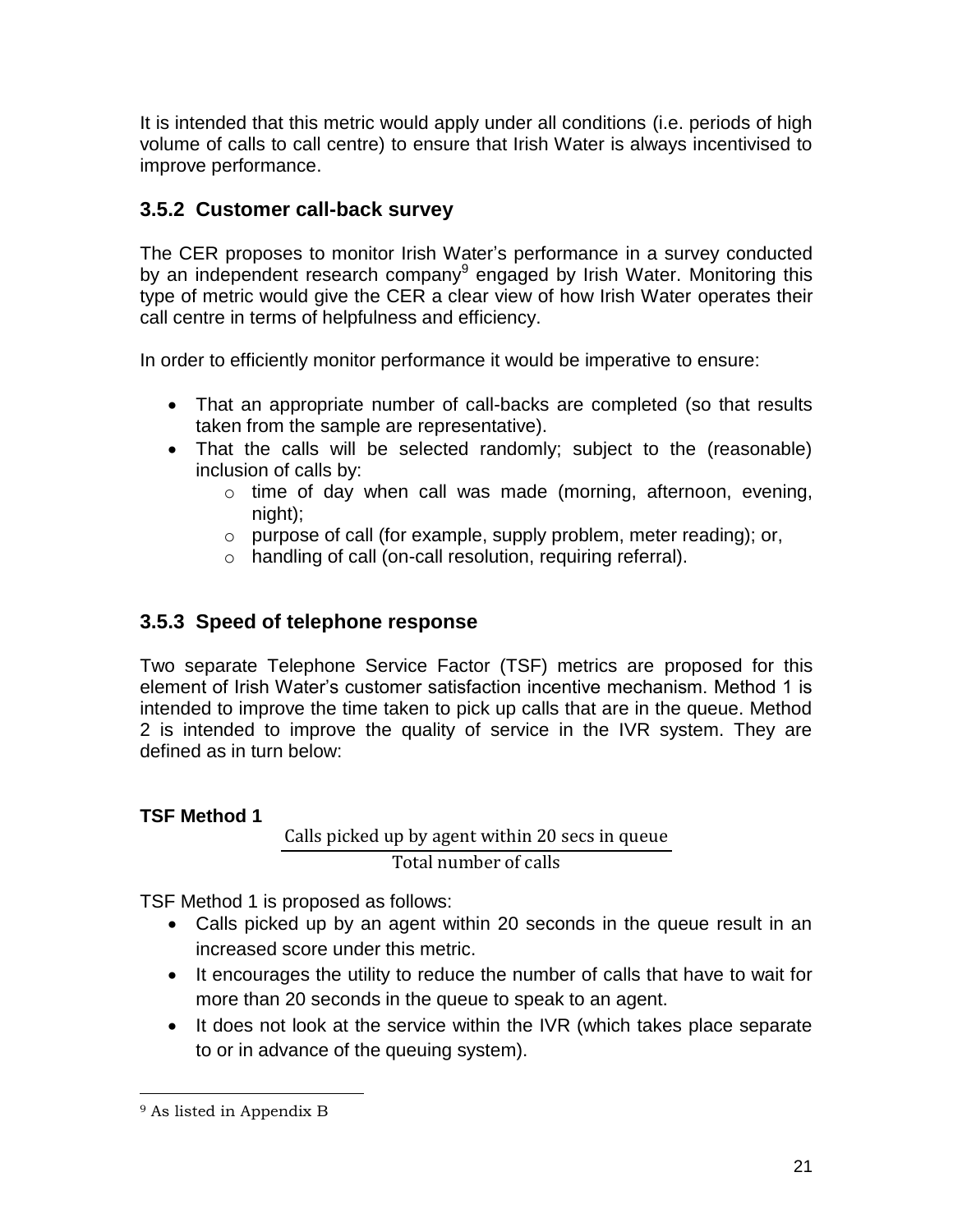#### **TSF Method 2**

#### Picked up by IVR and do not progress to queue + Picked up by agent within 20 secs in queue Total number

TSF Method 2 is proposed as follows:

- This metric looks at both time in the queue and the service within the IVR.
- Calls that are picked up by IVR and which do not progress to the queue automatically contribute to an increased score under this metric.
- This encourages the utility to increase the number of calls that are dealt with through IVR and to make the IVR more customer-friendly (otherwise the customers are likely to ultimately end up in the queue and increased resources would be required to ensure the increased number of calls in the queue are picked up within the required 20 seconds).
- Calls picked up by an agent within 20 seconds in the queue also result in an increased score under this metric.
- Including this second element also incentivises the utility in relation to IVR, as if less calls go through to the queue then it will be easier to answer them within 20 seconds.

These two methods are similar to what is in place for the electricity distribution system operator in Ireland. Having similar metrics will assist comparisons between the utilities. While each utility deal with separate issues and are at a different stage of development, it may be of benefit to benchmark Irish Water against other Irish utilities where appropriate.

#### <span id="page-21-0"></span>**3.5.4 First contact referral**

The CER proposes to monitor the percentage of calls that are dealt with within one call, that is, without requiring call backs.

This is intended to improve the experience for customers and also contribute to operational efficiencies within the business.

## <span id="page-21-1"></span>*3.6 Summary*

This section outlines key metrics relating to customer service against which the CER proposes to monitor Irish Water's performance.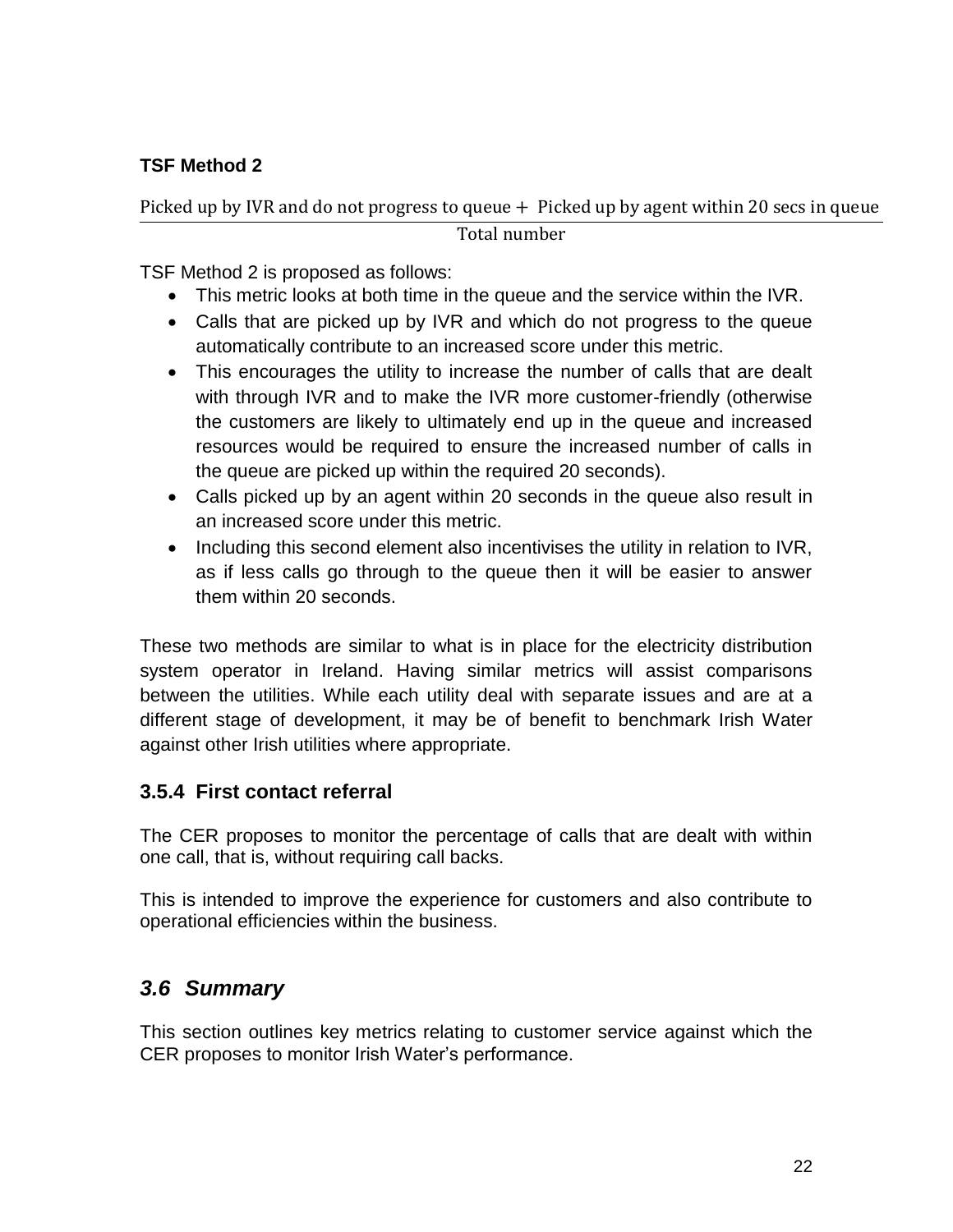Monitoring metrics such as these will assist the CER in approving appropriate l[e](#page-1-0)vels of revenue<sup>1</sup> and ensuring that the revenue is used by Irish Water to operate in manner that provides an appropriate level of service when customers engage with Irish Water. This will be achieved through monitoring Irish Water's performance over time and relative to other comparable utilities.

**Customer Service** – The CER proposes to monitor Irish Water's performance against the following seven metrics:

- Response to billing contacts;
- Response to complaints;
- **Billing of metered customers;**
- Ease of telephone contact: the call abandonment rate;
- Ease of telephone contact: a customer call-back survey;
- Ease of telephone contact: speed of telephone response;
- **Ease of telephone contact: first contact referral.**

**Q1.** Respondents are invited to comment on the proposed metrics in this section. If possible respondents should outline whether they are in favour of the proposals or otherwise, suggest any alternatives which they consider are appropriate and provide the rationale behind their position.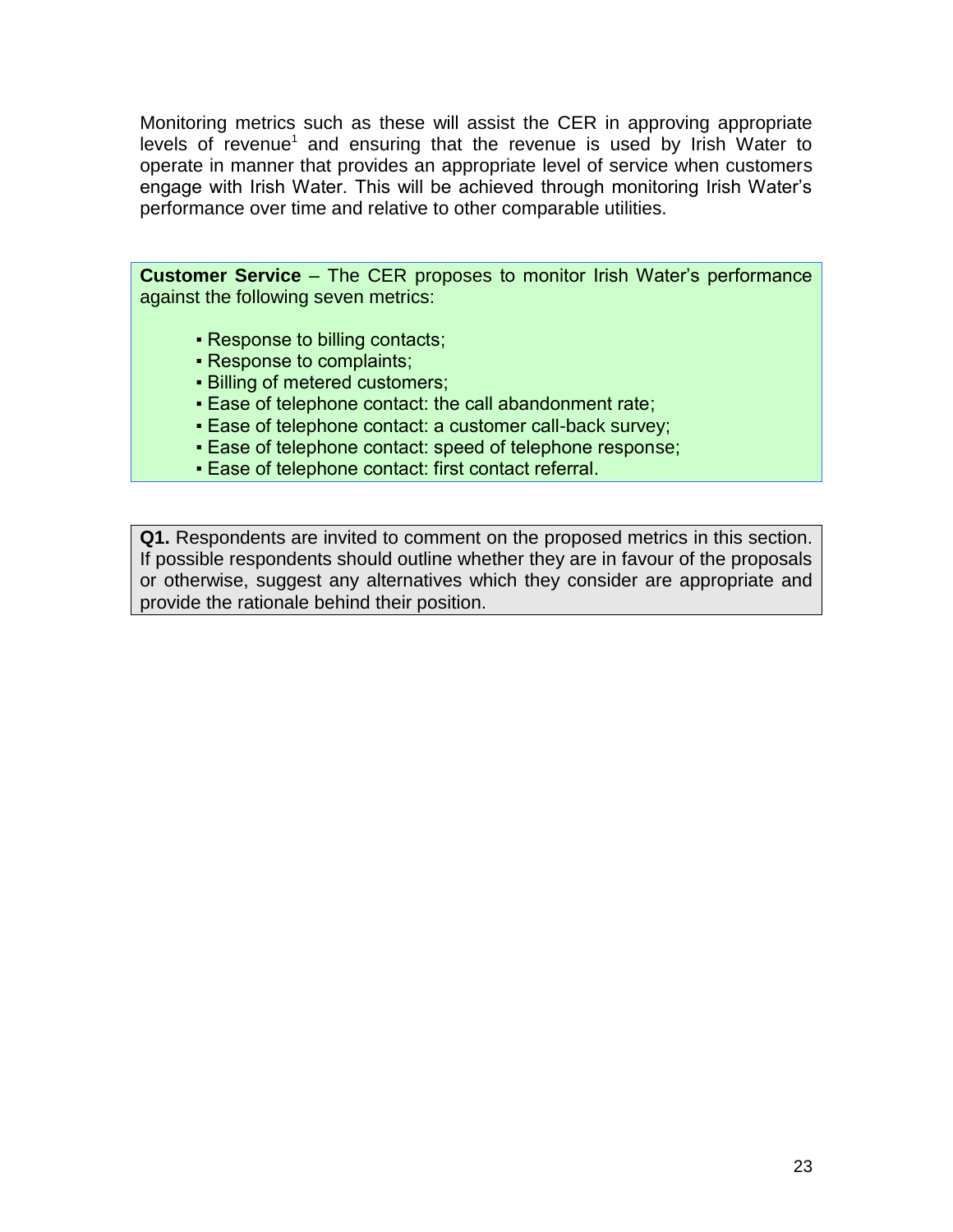# <span id="page-23-0"></span>**4.0 Environmental performance**

## <span id="page-23-1"></span>*4.1 Introduction*

This section outlines key metrics relating to environmental performance against which the CER proposes to monitor Irish Water.

Where possible the CER has proposed metrics which will facilitate comparison with utilities in other jurisdictions. However, given that Irish Water is required to report to the EPA on environmental matters, the CER has tailored some of the proposed metrics to align with environmental regulations in Ireland and reporting requirements already in place. Following publication of a decision on this paper the CER will engage with both Irish Water and the EPA to finalise the exemptions, categories of incidents to be covered, definitions etc.

## <span id="page-23-2"></span>*4.2 Pollution incidents relating to wastewater*

The CER proposes to monitor the number of pollution incidents resulting from wastewater collection and treatment activities<sup>10</sup>.

This metric is designed to assist the CER in ensuring that Irish Water utilises the revenue it receives to deliver solutions and infrastructure that over time lead to a reduction in pollution incidents relating to wastewater collection or treatment activities.

Under the EPA Wastewater Discharge Licences and Certificates of Authorisation, there are requirements on Irish Water to report to the EPA on the number of pollution incidents resulting from wastewater collection and treatment activities. The metrics proposed by the CER align with this requirement and have been discussed with the EPA.

The CER also proposes to monitor the number of recurring incidents (which reflect longer term issues) closed out within this metric. This metric aligns with current EPA incident monitoring.

## <span id="page-23-3"></span>*4.3 Sludge disposal*

The CER proposes to monitor the percentage of drinking water and wastewater sludge that is disposed of in an unsatisfactory manner.

Wastewater sludge is residue that remains following the treatment of wastewater and inappropriate disposal of this residue could cause harmful environmental impacts. It requires safe disposal or re-use where possible. Drinking water sludge arises from the treatment of water, particularly surface water, to remove solids

  $10$  Broken down by category (as listed in Appendix A).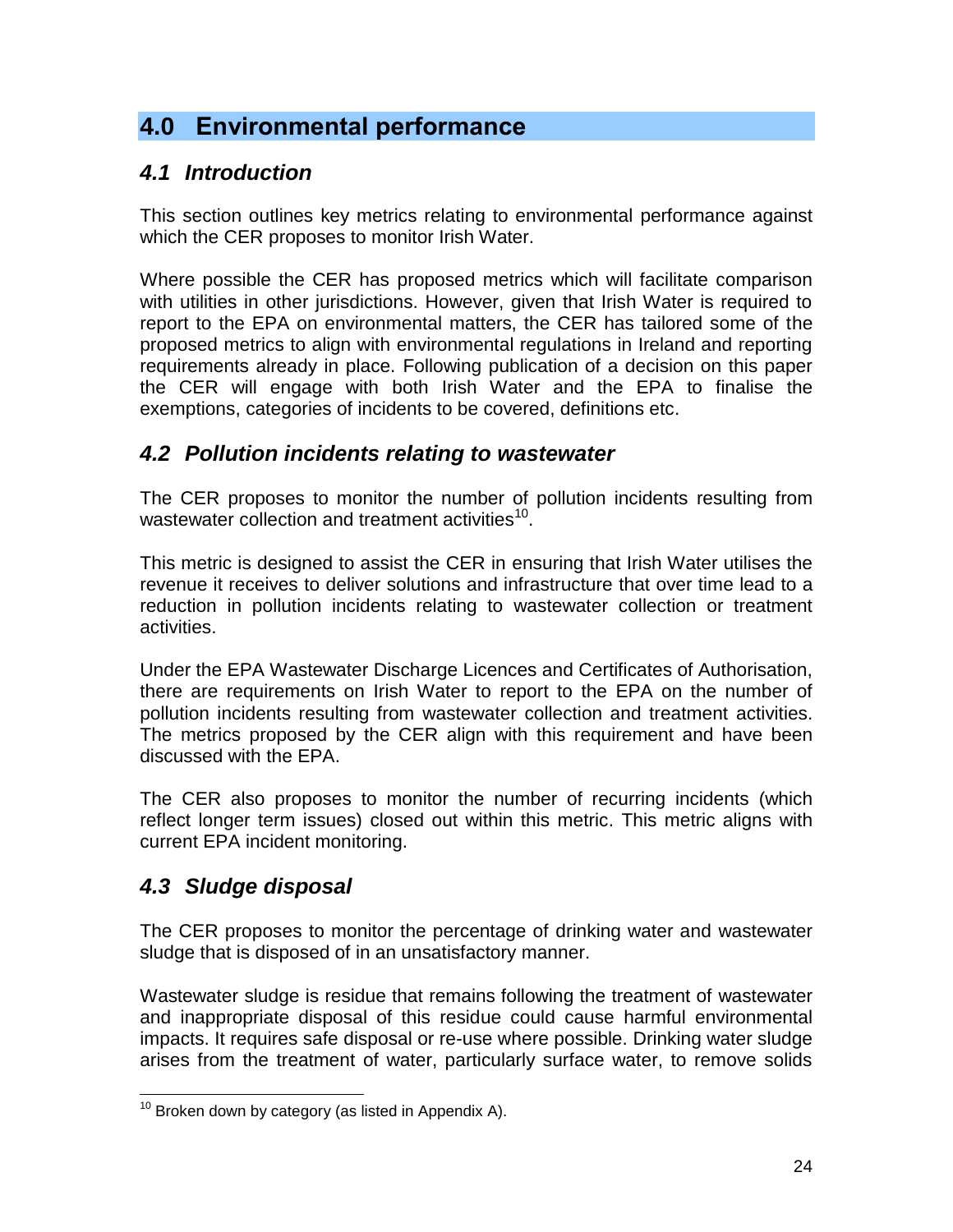and other dissolved organic material. The sludge is different to wastewater sludge in that it has no nutrient value and must therefore be managed differently.

This proposed metric is designed to assist the CER in ensuring that Irish Water utilises the revenue it receives to invest in appropriate assets and facilities to aid the management of high volumes of sludges and to operate in a manner that ensures that sludge is disposed of appropriately.

The CER understands that Irish Water has recently publicly consulted on the National Wastewater Sludge Management Plan which set out Irish Water's strategies for wastewater sludge management over the next 25 years<sup>11</sup>. Also in development is a National Water Treatment Plant Sludge Management Plan which will aim to reduce the environmental impacts from water treatment processes. Sludge produced by water treatment works has no nutritional value and therefore must be disposed of in a manner different to that of wastewater sludge.

The CER intends to engage with Irish Water following the development of these plans in order to put in place appropriate verifiable metrics in relation to water and wastewater sludge disposal.

## <span id="page-24-0"></span>*4.4 Wastewater treatment works meeting requirements*

The CER proposes to monitor the total number of:

- Agglomerations with no wastewater treatment or preliminary treatment only;
- Agglomerations not meeting the Urban Wastewater Treatment Directive standards<sup>12</sup>.

Monitoring these would assist the CER in ensuring that Irish Water uses the revenue it receives to deliver improvements and increased compliance with European and Irish law while providing service to customers. By complying with environmental regulations, this ensures that Irish Water is carrying out its duties in the safest and least environmentally harmful way.

## <span id="page-24-1"></span>*4.5 Summary*

This section outlines key metrics relating to environmental performance against which the CER proposes to monitor Irish Water's performance for monies spent.

The metrics proposed above are all metrics that are dealt with and monitored by the environmental regulator, the EPA. The EPA impose reporting requirements on Irish Water to ensure that the utility is maintaining environmental standards

<sup>&</sup>lt;sup>11</sup> Further information is available on Irish Water's website [here.](http://www.water.ie/about-us/project-and-plans/wastewater-sludge-management/)

<sup>&</sup>lt;sup>12</sup> Council Directive [91/271/EEC](http://eur-lex.europa.eu/legal-content/en/TXT/?uri=CELEX%3A31991L0271) concerning Urban Wastewater Treatment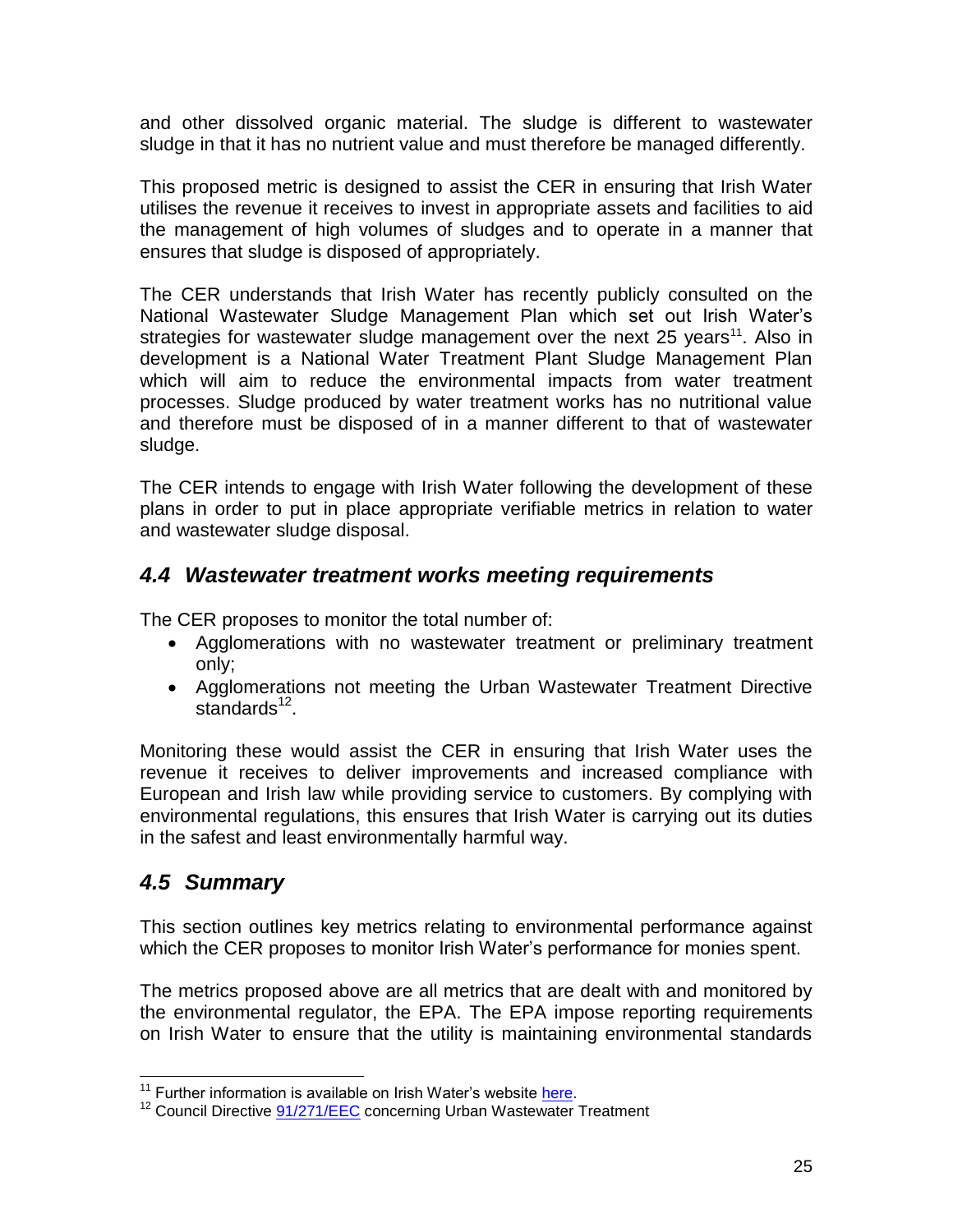and complying with Irish and EU regulations regarding the environment as they carry out their duties.

The CER's role in terms of monitoring environmental metrics is to ensure that money recovered by Irish Water, through customer charges and government subvention, is spent in a way which maintains or ensures a clean environment for the future.

**Environmental Performance** – The CER proposes to monitor Irish Water's performance against the following four metrics:

- Pollution incidents relating to wastewater;
- Sludge Disposal;
- Wastewater treatment works meeting requirements.

**Q2.** Respondents are invited to comment on the proposals outlined in this section. If possible respondents should outline whether they are in favour of the proposals or otherwise, suggest any alternatives which they consider are appropriate and provide the rationale behind their position.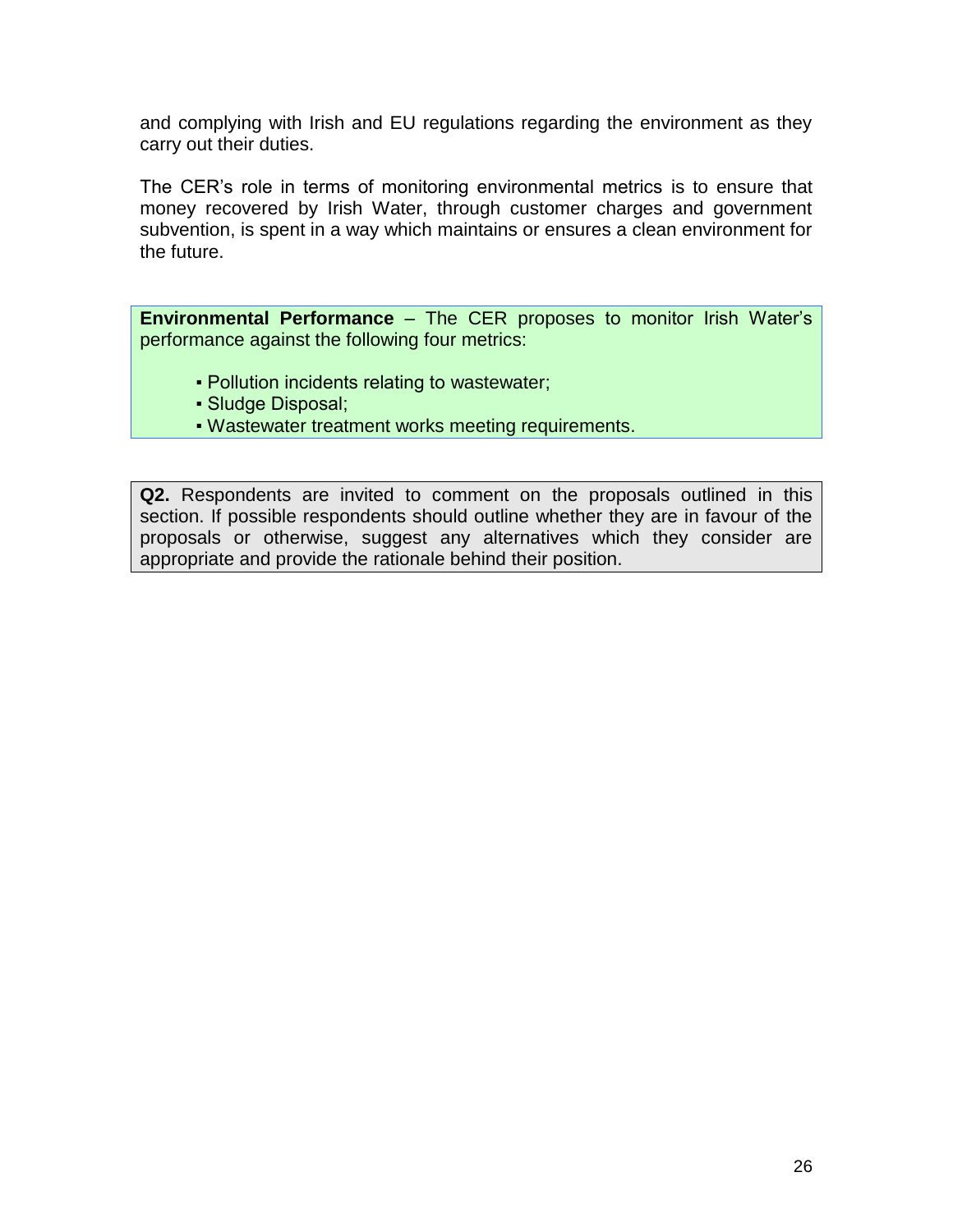# <span id="page-26-0"></span>**5.0 Water supply – Quality of service**

## <span id="page-26-1"></span>*5.1 Introduction*

This section outlines key metrics relating to water supply against which the CER proposes to monitor Irish Water's performance. It focuses on matters which impact on the standard of the supply (pressure and interruptions) experienced by customers and the quality of the water which they receive.

Where possible in this paper the CER has outlined its intention to monitor metrics which will facilitate comparison with utilities in other jurisdictions. However, given the EPA's role as the environmental regulator of Irish Water and the fact that Irish Water is required to report to the EPA on environmental matters, the CER has tailored some of the metrics to align with environmental regulations in Ireland and reporting requirements already in place.

## <span id="page-26-2"></span>*5.2 Properties subject to unplanned interruptions*

The CER proposes to monitor the number of properties experiencing unplanned interruptions to their supply in excess of 4, 12 and 24 hours.

The time periods used for monitoring purposes within this metric align with the requirements within the customer handbook $8$  under which Irish Water must carry out certain actions following incidents of interruptions to water supply<sup>13</sup>. For this reason the time periods proposed do not align exactly with those utilised in other jurisdictions.

Monitoring this proposed metric alongside the customer handbook would assist the CER in ensuring that Irish Water operates in a manner that reduces the number of interruptions to customers' water supply. Unfortunately some supply interruptions are inevitable (i.e. planned interruptions and force majeure) but by monitoring Irish Water's performance and progress over time, unplanned interruptions can be minimised.

## <span id="page-26-3"></span>*5.3 Water quality*

The CER proposes to monitor the level of:

- 1. Percentage microbiological compliance the sum of all compliant test results for E. coli and Enterococci divided by the sum of all test results undertaken for E. coli and Enterococci.
- 2. Percentage chemical compliance The sum of all compliant test results for all chemical parameters (as defined in Drinking Water Regulations)

  $13$  All requirements under the Customer Handbook are monitored separately by the CER.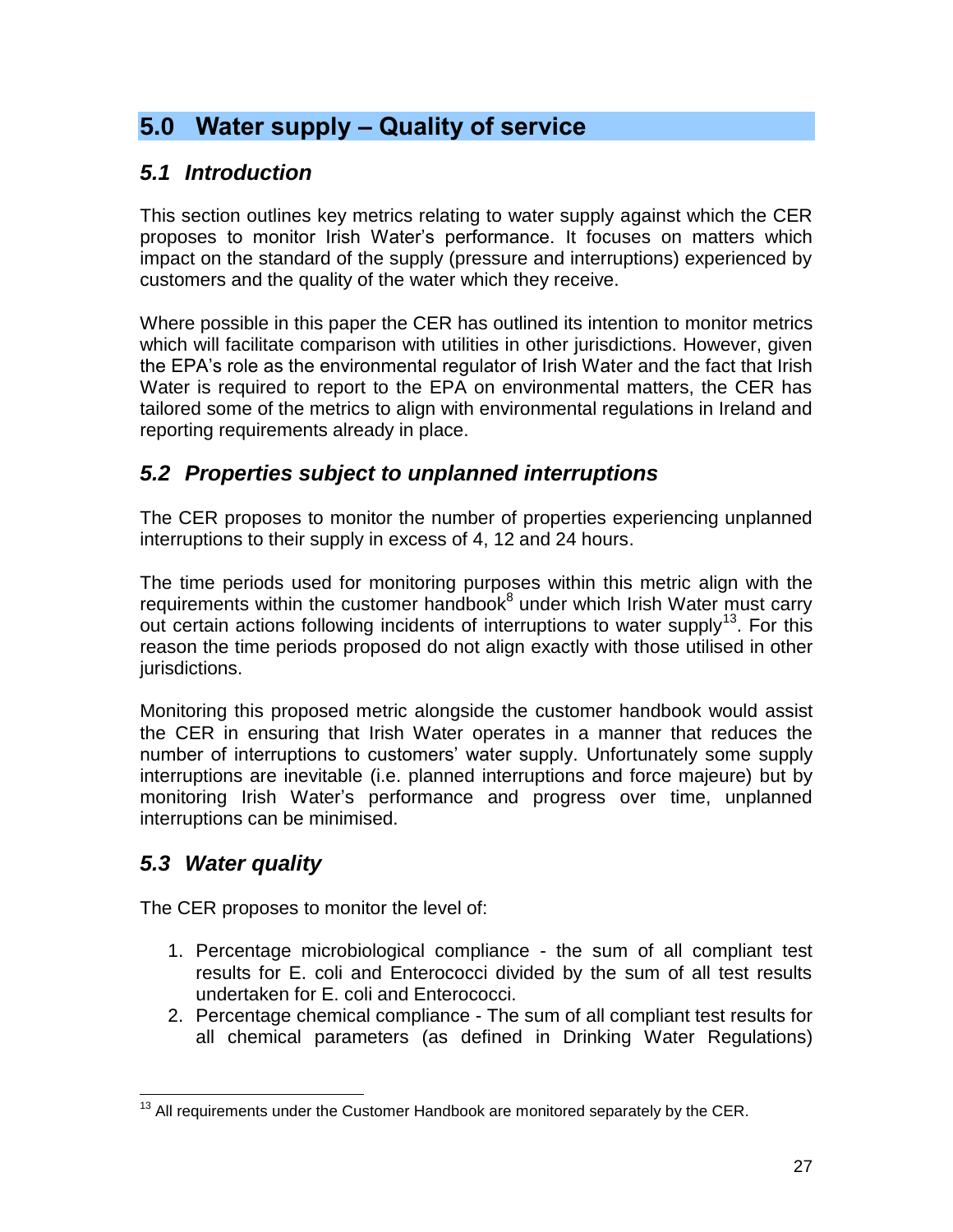<span id="page-27-2"></span>divided by the sum of all test results undertaken for all chemical parameters.

- 3. Percentage Trihalomethane (THM) compliance<sup>14</sup> The sum of all compliant test results for the THM parameter divided by the sum of all test results undertaken for the THM parameter.
- 4. Percentage lead compliance<sup>[14](#page-27-2)</sup> The sum of all compliant test results for the lead parameters divided by the sum of all test results undertaken for the lead parameter.
- 5. Percentage E. coli compliance<sup>15</sup> The sum of all compliant test results for the E. coli parameter divided by the sum of all test results undertaken for the E. coli parameter.

The above parameters are included amongst the 48 parameters specified in the *European Union (Drinking Water) Regulations (S.I No. 122 of 2014)*, which Irish Water is required to monitor in public water supplies and report to the EPA. The EPA drinking water quality reports include information on the above parameters, alongside many others. Therefore monitoring these metrics would avoid increasing the regulatory burden on Irish Water.

## <span id="page-27-0"></span>*5.4 Water supplies on boil water notice and/or water restrictions*

The CER proposes to monitor:

- The number of public supplies on Boil Water Notices<sup>16</sup> (BWNs) for greater than 200 days;
- The number for public supplies on Water Restrictions (WRs); and,
- The population served by public supplies on BWNs and WRs.

The CER may consider an amalgamation of the three measures above. For example, this data could be combined into a single indicator which would be used to compare the average number of people on a BWN/WR in a standardised manner year on year.

## <span id="page-27-1"></span>*5.5 Summary*

The proposed metrics within this section are intended to monitor and track Irish Water's performance over time to ensure customers receive a service and quality of water supply that is of a standard that is acceptable to the customer.

  $14$  Note that THMs, lead & pesticides are a sub-set of metric No. 2 above – chemical compliance.  $15$  Note that E.coli is a sub-set of metric No. 1 above – microbiological compliance.

<sup>16</sup> BWNs are notices which the HSE recommends that Irish Water issues when the HSE considers the quality of water intended for human consumption constitutes a potential danger to human health.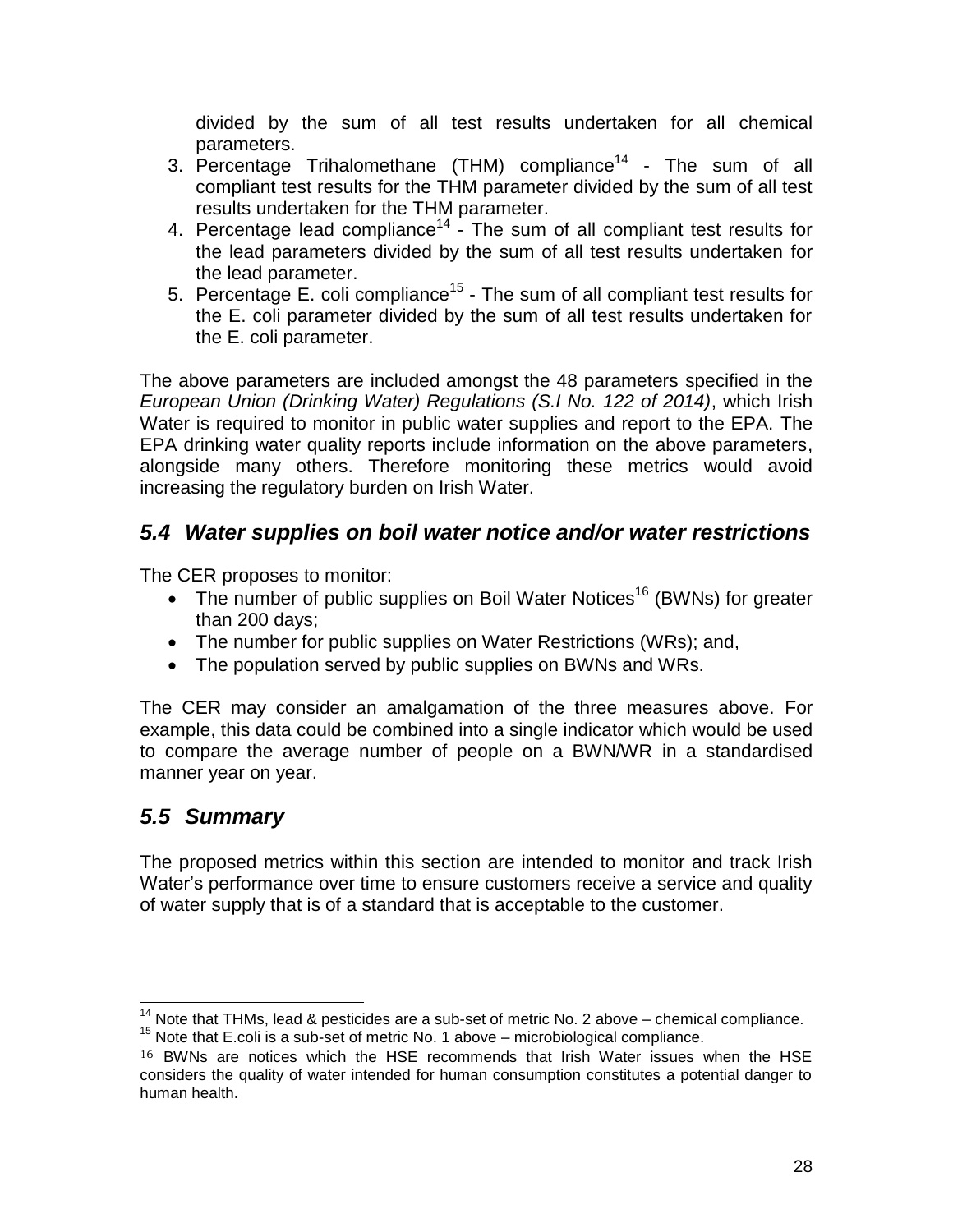**Water Supply – Quality of Service** – The CER proposes to monitor Irish Water's performance against the following three metrics:

- Properties subject to unplanned interruptions;
- Water quality;
- Water supplies on boil water notices and/or water restrictions.

**Q3.** Respondents are invited to comment on the proposals outlined in this section. If possible respondents should outline whether they are in favour of the proposals or otherwise, suggest any alternatives which they consider are appropriate and provide the rationale behind their position.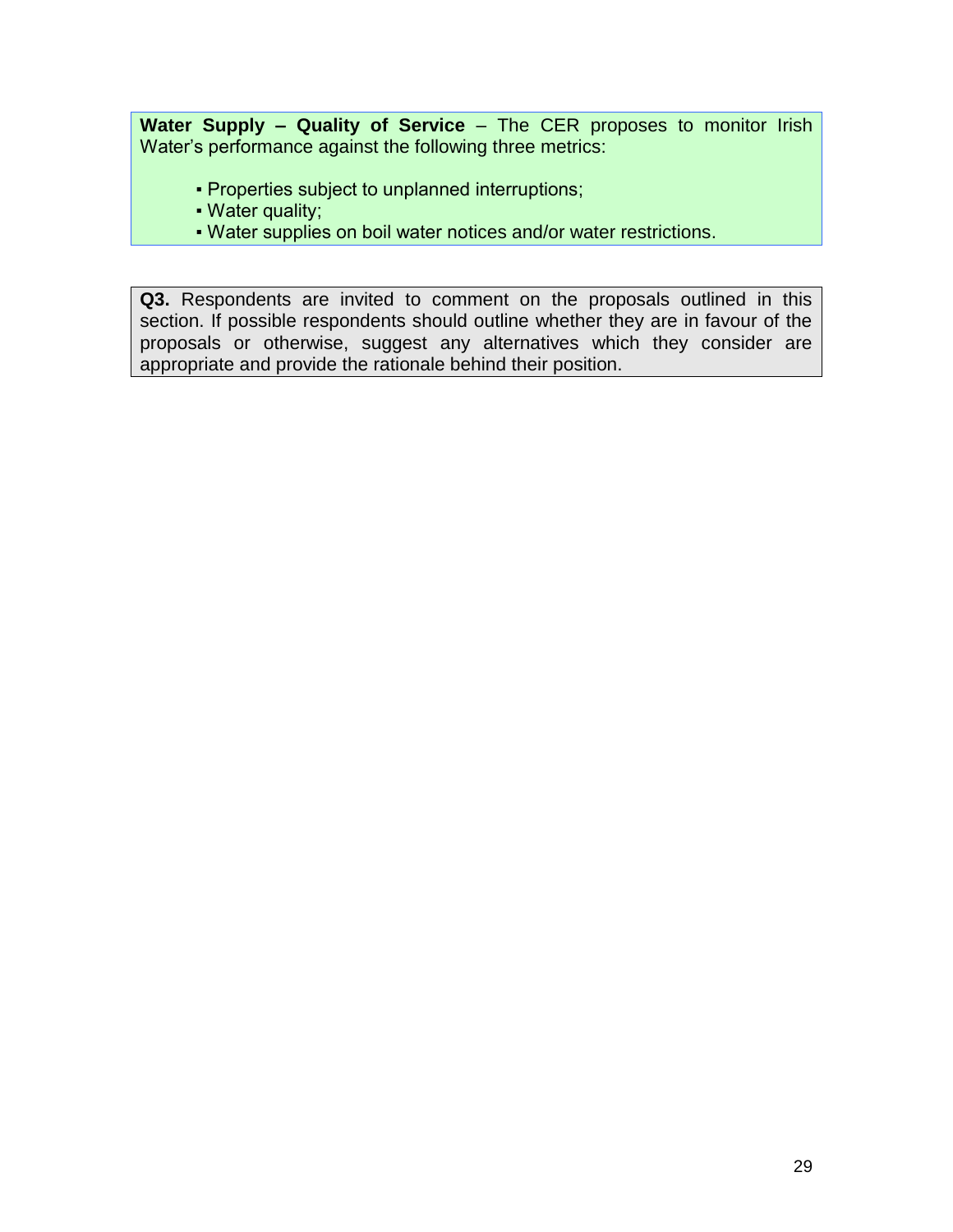# <span id="page-29-0"></span>**6.0 Security of Water supply**

### <span id="page-29-1"></span>*6.1 Introduction*

This section outlines key metrics relating to the security of water supply to customers against which the CER proposes to monitor Irish Water's performance.

## <span id="page-29-2"></span>*6.2 Leakage*

The CER proposes to monitor leakage rates relating to Irish Water's network.

Currently it is estimated that up to 49% of water is not used by customers but instead leaks from the system (on either the Irish Water network or on the pipework owned by the customer). While this figure is based on estimates, it indicates that there is a high level of wastage in this area.

Monitoring this area would assist the CER in ensuring that water sources are conserved and that revenue is not spent treating large quantities of water that is ultimately leaked and not used by customers.

Following a decision on this paper the CER will, if required, engage with Irish Water regarding the specifics of this metric (for example, whether the leakage rates monitored should relate to Irish Water's network only or should also encompass some measurement relating to leakage on the customers' side of the network).

## <span id="page-29-3"></span>*6.3 Security of Supply*

In other jurisdictions a Security of Supply Index (SoSI) assists in assessing water resource availability and leakage issues within a wider security of supply context, and to track changes in the service offered to customers over time.

Headroom is the spare capacity above normal demand available on the system from all areas of water infrastructure i.e. abstractions, treatment plants, pumps and networks. Spare capacity on the system is used in the event of emergencies, planned maintenance or unplanned incidents such as equipment failures.

Having a SoSI in place would assist in ensuring the resilience of water supplies as it would help indicate areas under pressure which can then be targeted in advance.

The CER proposes to monitor:

1. an overall Security of Supply Index and the changes in this SoSI over time; and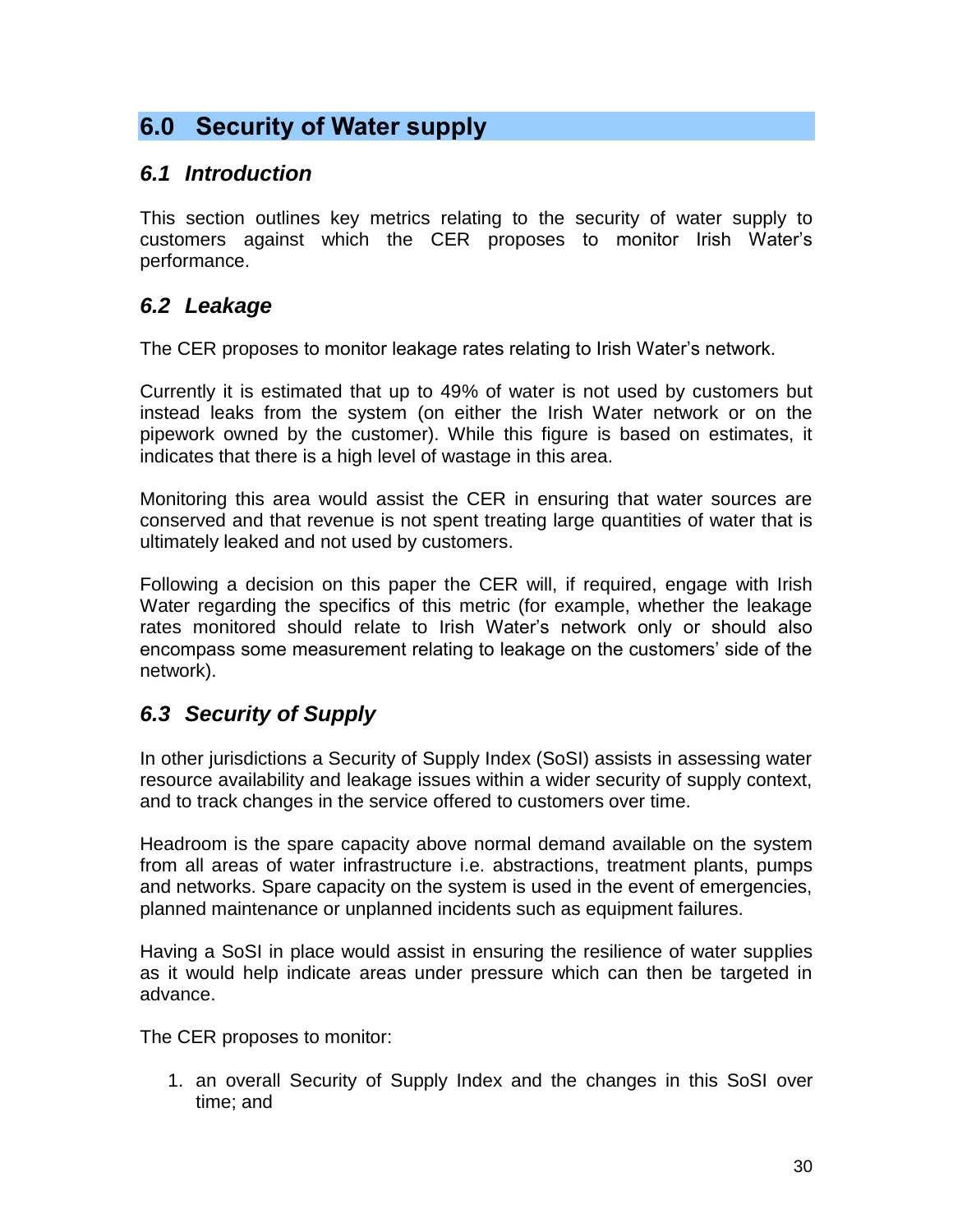2. an assessment of how the SoSI performance compares to a target (which is set in advance).

### <span id="page-30-0"></span>*6.4 Summary*

In summary, the CER proposes to monitor three metrics regarding the security of supply for customers of Irish Water.

Metrics within this section may be monitored on a country wide basis as well as per each water supply zone (WSZ). This will facilitate an analysis of Irish Water's performance over time and relative to other comparable utilities.

**Water Supply - Security** – The CER proposes to monitor Irish Water's performance against the following three metrics:

- Leakage;
- Security of Supply Absolute performance;
- Security of Supply Performance against target.

**Q4.** Respondents are invited to comment on the proposals outlined in this section. If possible respondents should outline whether they are in favour of the proposals or otherwise, suggest any alternatives which they consider are appropriate and provide the rationale behind their position.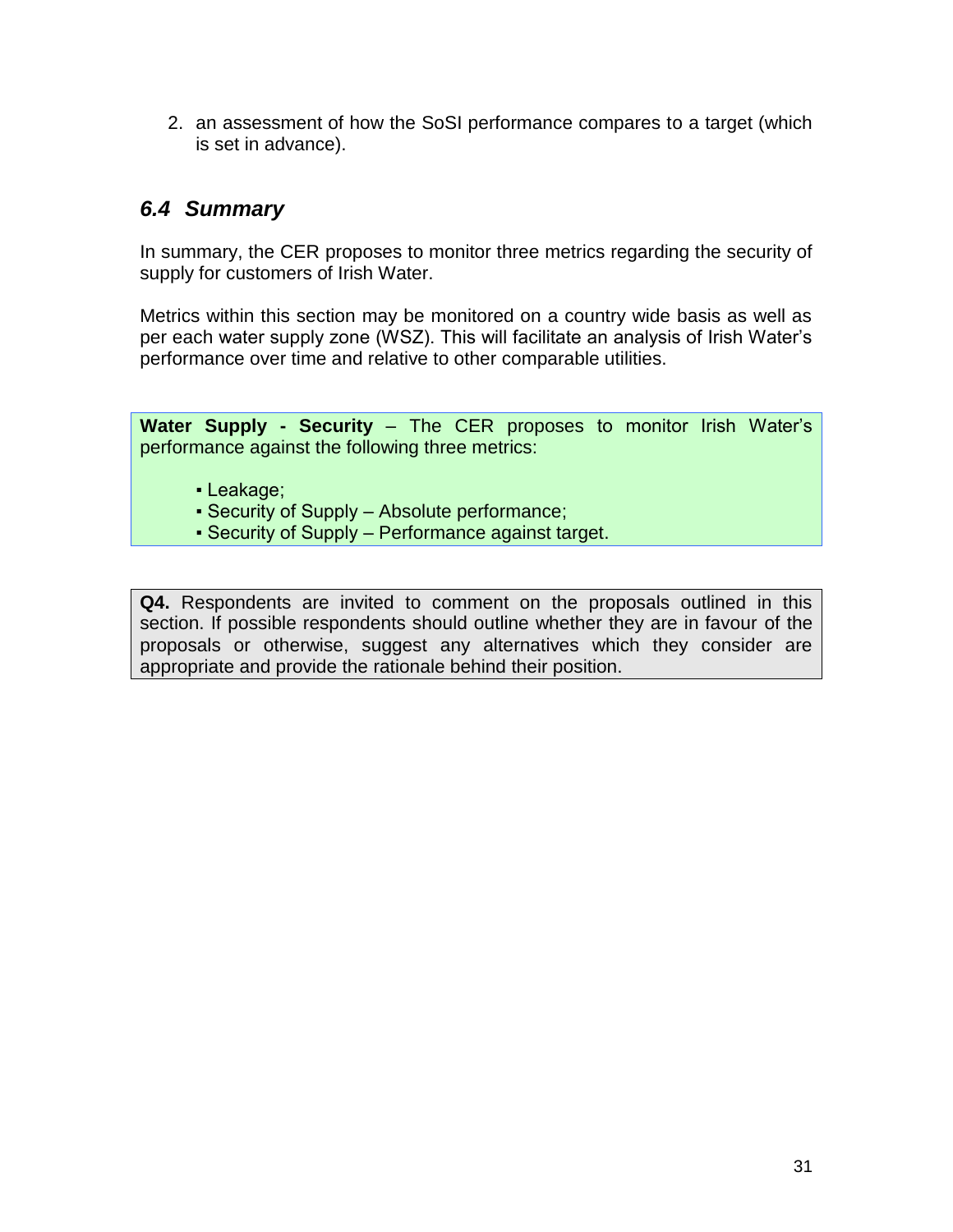# <span id="page-31-0"></span>**7.0 Sewerage Service**

## <span id="page-31-1"></span>*7.1 Introduction*

This section outlines key metrics relating to sewerage service against which the CER proposes to monitor Irish Water. It focusses on incidents which impact on the customer where wastewater enters a building $17,18$ .

The metrics proposed below are in respect of both domestic and non-domestic properties. It is intended that properties which are normally occupied and used for residential, public, commercial, business or industrial purposes would be monitored.

Data gathered through these metrics shall help identify areas of the sewerage network that need maintenance and/or replacement in order to mitigate against flooding incidents.

The CER may exclude those incidents resulting from severe weather as exceptional circumstances.

## <span id="page-31-2"></span>*7.2 Sewer incidents (overload)*

The CER proposes to monitor the number of properties affected by incidents where wastewater enters a building due to the overload of a sewer.

Sewers and drains are designed to take sewage away from properties. A large portion of the urban sewer network in Ireland combines both wastewater and surface water which has run off from roads, footpaths, roofs of buildings etc. Adverse weather conditions can cause internal flooding incidents due to excess rain overloading combined sewers.

## <span id="page-31-3"></span>*7.3 Sewer incidents (other causes)*

The CER proposes to monitor the number of properties affected by an incident where wastewater enters a building caused by equipment failure in a sewer, blockage or collapse of a sewer.

In many parts of the country lack of investment has resulted in outdated wastewater infrastructure which is under increasing pressure. Sewer failures such as equipment failure and collapse can be the cause of incidents where

  $17$  Or passes below a suspended floor.

<sup>&</sup>lt;sup>18</sup> The proposed metrics in this section relate to incidents of internal flooding. However, the CER may examine whether external incidents (i.e. gardens, roads, footpaths, public open space etc.) should be monitored by the CER, either in addition to internal incidents or as a combined metric of both.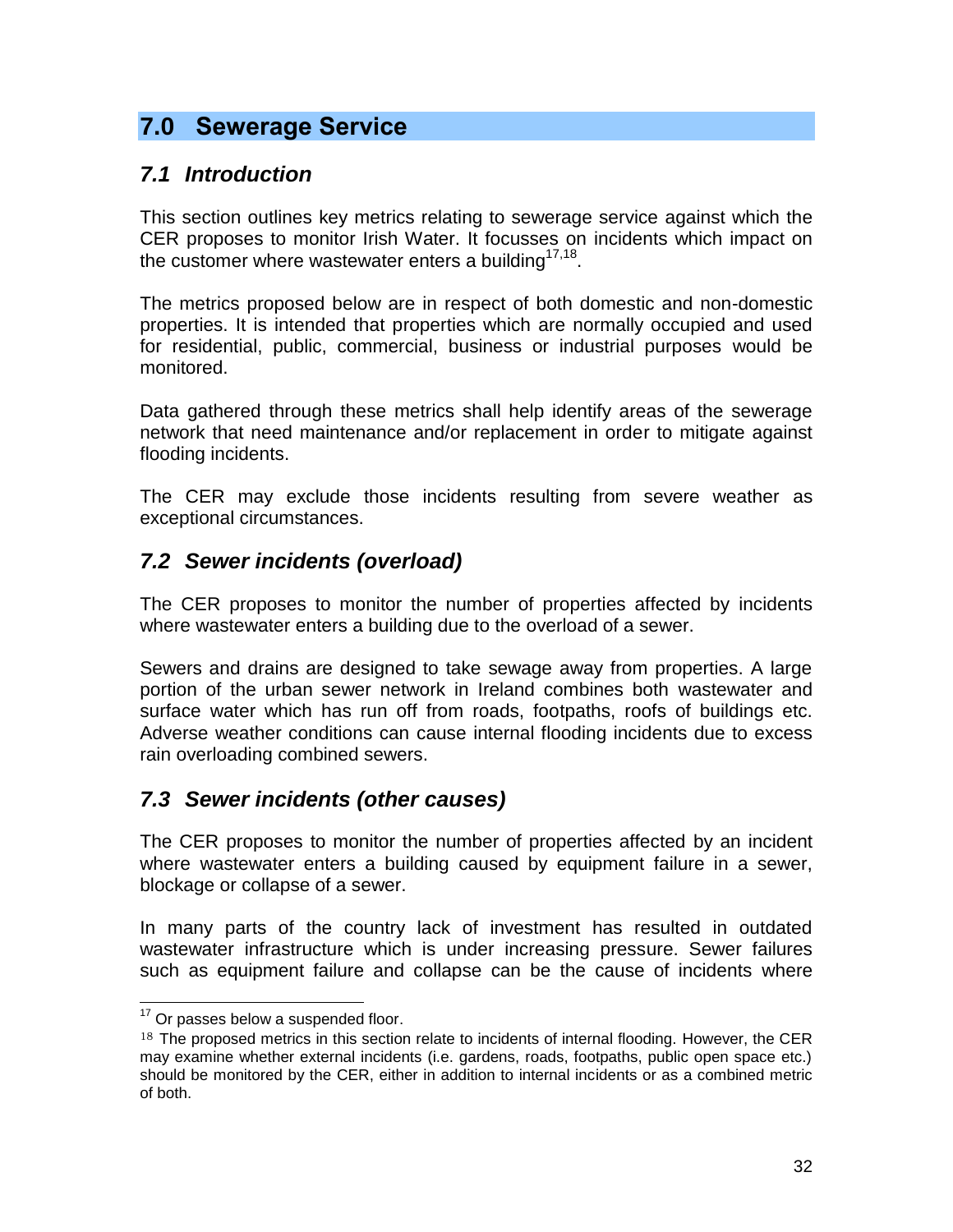wastewater enters a building. Sewer blockages due to the accumulation of grease or non-biodegradable material can also cause incidents and/or disruption of wastewater services.

## <span id="page-32-0"></span>*7.4 Sewer incidents (at risk)*

The CER proposes to monitor the number of properties considered to be at risk of having wastewater enter their premises, caused by overload, more frequently than once in ten years. These properties are defined as properties that have suffered or are likely to suffer incidents due to wastewater from public foul or combined sewers.

The data gathered over time from the previous two metrics will help to inform the risk register for sewer incidents. Monitoring properties at risk would help inform the utility of areas in need of maintenance and/or new assets in order to mitigate against the severity of wastewater incidents and to minimise the number of incidents occurring.

## <span id="page-32-1"></span>*7.5 Summary*

In summary the CER proposes to monitor three areas in relation to internal sewer incidents.

While it may take time to gather data regarding the sewerage network and implement modelling systems in order to assess this metric, over time the monitoring and reporting of sewer incidents will assist the utility to reduce and mitigate against these incidents.

**Sewerage Service** – The CER proposes to monitor Irish Water's performance against the following three metrics:

- Sewer incidents (overload);
- Sewer incidents (other causes);
- Sewer incidents (at risk).

**Q5.** Respondents are invited to comment on the proposals outlined in this section. If possible respondents should outline whether they are in favour of the proposals or otherwise, suggest any alternatives which they consider are appropriate and provide the rationale behind their position.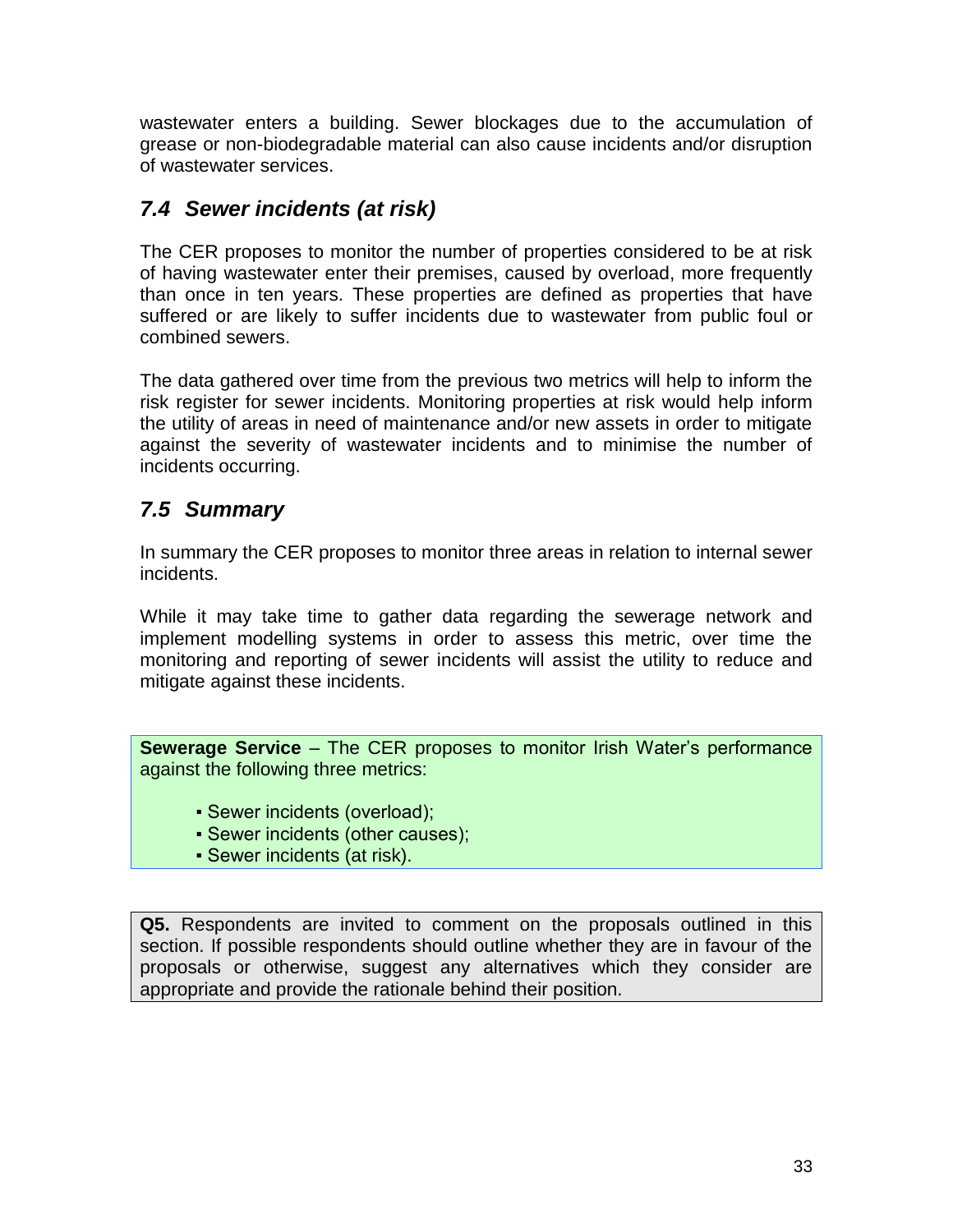## <span id="page-33-0"></span>**8.0 Summary and Next Steps**

#### <span id="page-33-1"></span>*8.1 Summary*

The CER proposes to put in place key metrics against which Irish Water's performance will be monitored. This is a challenging task but this paper is the start of the process. Monitoring these metrics will allow the CER track service improvements over time. Monitoring and reviewing data for each metric will assist the CER in approving appropriate levels of revenue<sup>[1](#page-1-0)</sup>, ensuring that the revenue is used by Irish Water to operate in a manner that provides an appropriate level of service in key areas, and will enable the CER to incentivise the utility for further improvements going forward.

The CER has outlined a number of proposals in each of the sections in this paper. Respondents are invited to comment on the proposals as set out in section 1.5 of this paper.

In summary, the CER is seeking views as to whether:

- i. The metrics proposed in this paper are the correct metrics to be monitored;
- ii. If there are any other metrics that the CER should consider; and
- iii. If exemptions should apply where appropriate.

The metrics proposed within this paper will be kept under review and amended where appropriate in the future.

The detail of how Irish Water funds its activities (i.e. through subvention and/or charges) is not covered by this paper. Please note that regardless of whether customers pay directly or not the CER would still expect the utility to provide a certain level of service (as measured through these metrics) to customers.

The individual metrics are outlined in the table below.

| <b>Summary of metrics to be monitored:</b> |                                                                                                                                                                                                                                                                                                                                       |  |
|--------------------------------------------|---------------------------------------------------------------------------------------------------------------------------------------------------------------------------------------------------------------------------------------------------------------------------------------------------------------------------------------|--|
| <b>Customer Service</b>                    | • Response to billing contacts<br>- Response to complaints<br>- Billing of metered customers<br>. Ease of telephone contact: the call abandonment rate<br>- Ease of telephone contact: a customer call-back survey<br>- Ease of telephone contact: speed of telephone response<br>- Ease of telephone contact: first contact referral |  |
| <b>Environmental</b><br><b>Performance</b> | - Pollution incidents relating to wastewater<br>• Sludge Disposal<br>- Wastewater treatment works meeting requirements                                                                                                                                                                                                                |  |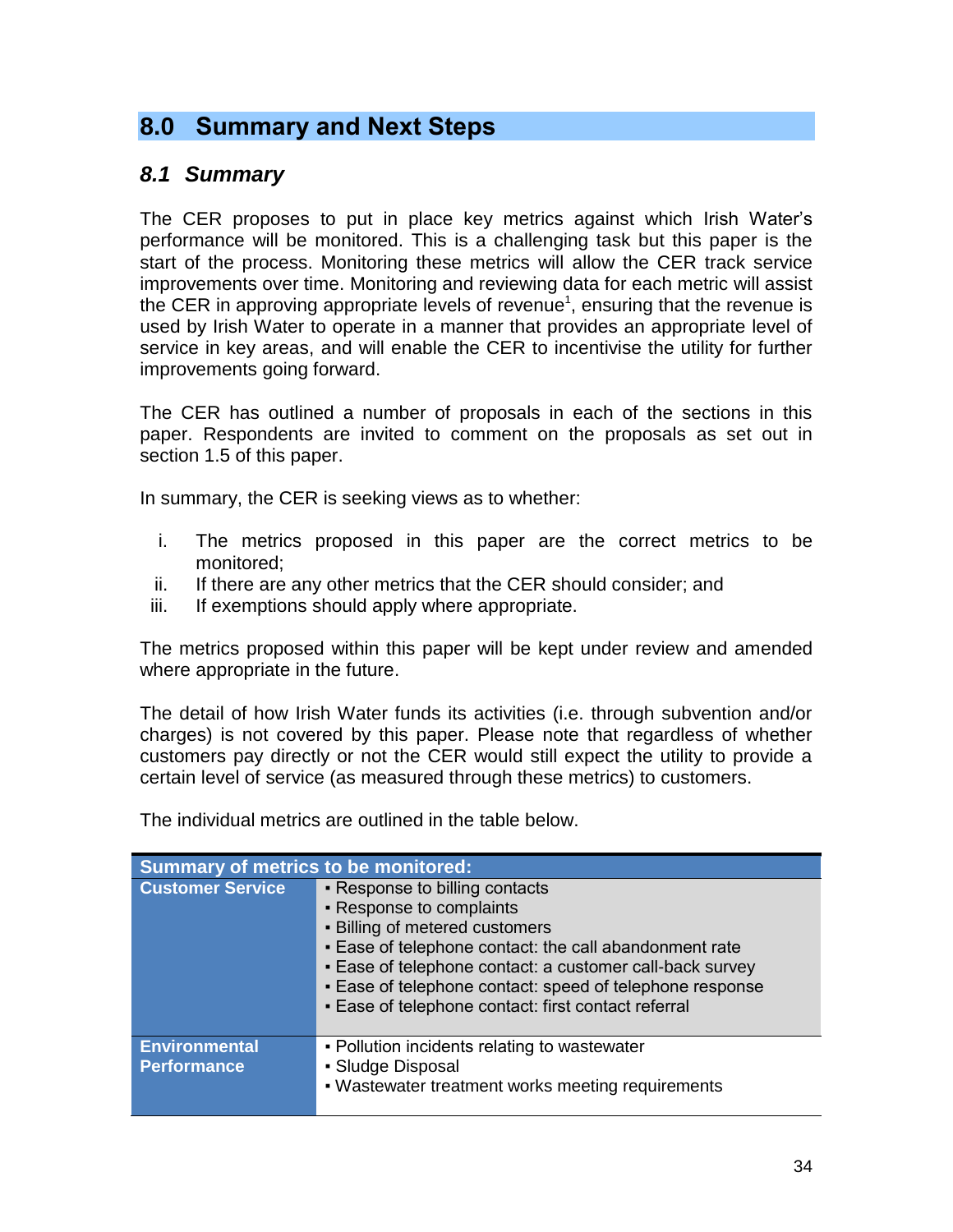| <b>Water</b><br><b>Supply</b><br>E<br><b>Quality of Service</b> | • Properties subject to unplanned interruptions<br>• Water quality<br>• Water supplies on boil water notices and/or water restrictions |
|-----------------------------------------------------------------|----------------------------------------------------------------------------------------------------------------------------------------|
| <b>Security</b><br><b>Water</b><br><b>of</b><br><b>Supply</b>   | • Leakage<br>• Security of Supply – Absolute performance<br>• Security of Supply – Performance against target                          |
| <b>Sewerage Service</b>                                         | • Sewer incidents (overload)<br>• Sewer incidents (other causes)<br>• Sewer incidents (at risk)                                        |

### <span id="page-34-0"></span>*8.2 Next Steps*

Comments are invited on the proposed metrics above as outlined in section 1.5 of this paper. The closing date for this consultation is 4 August 2016. The CER will consider all submissions received prior to publishing a decision on the Irish Water Performance Assessment in Q3 2016.

Following a decision on this paper, the CER will engage with Irish Water and the EPA regarding provision of data and timeframes for delivery. In many cases significant work will be required to allow measurement. It is intended that progress in the development of these longer term metrics will be measured by the CER through milestone schedules as set out in the plan for each metric, regular updates and possible incentive/penalty schemes.

The CER intends to engage with Irish Water to finalise the frequency of reporting (quarterly or annually as appropriate). It is intended that performance against these metrics will be published once an appropriate amount of data has been monitored and collected so that progress may be benchmarked against a steady baseline which may take time.

The CER intends to consult on the next revenue control for Irish Water (IRC2) in Q3 2016. As part of that consultation, the CER may propose financial incentives/penalties, as used by the CER in revenue controls for energy utilities, to be placed against specific metrics (for example, customer service metrics). A mechanism such as this would only be initiated once a sufficient amount of data has been measured and collected so that targets for improvements could be set against a steady baseline which may take time.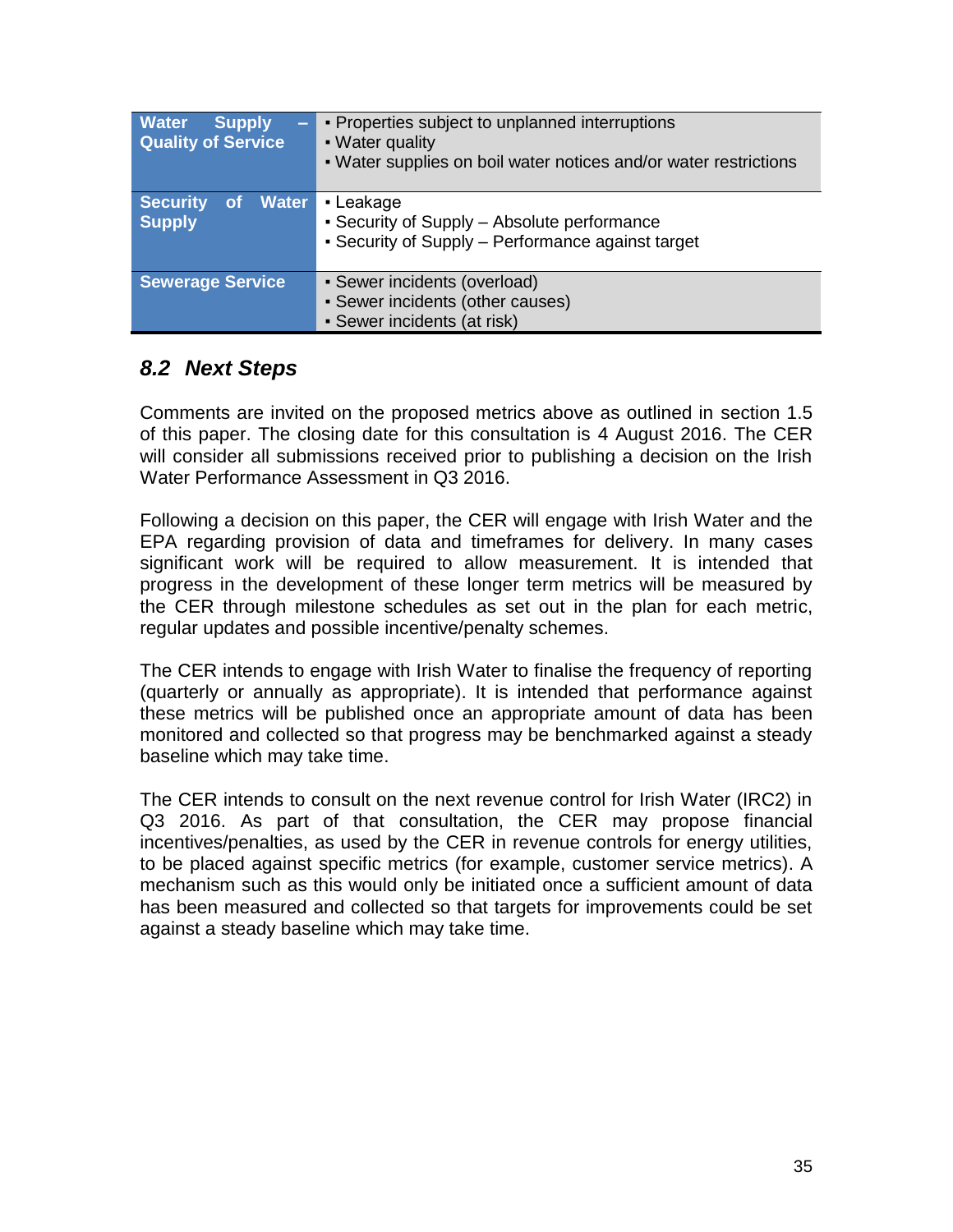## <span id="page-35-0"></span>**Appendix A: Environmental Impact Assessment Criteria 2010<sup>19</sup> , 20**

| Ranking        | <b>Classification</b> | Impact on the environment & health                                                                                                                                                                                                                                                                                                                                                                                            |
|----------------|-----------------------|-------------------------------------------------------------------------------------------------------------------------------------------------------------------------------------------------------------------------------------------------------------------------------------------------------------------------------------------------------------------------------------------------------------------------------|
| $\overline{1}$ | Minor                 | No contamination, localised effects<br>$\bullet$<br>Minor effect on air quality as evidenced by dust or odour<br>$\bullet$<br>complaint(s)<br><b>Emission Limit Value breaches</b><br>$\bullet$<br>• An emission which does not comply with the requirement<br>of the licence/Certificates of Authorisation (A pattern of<br>repeated minor incidents should be taken into account<br>when considering the level of response) |
| 2              | Limited               | Simple contamination, localised effects of short<br>$\bullet$<br>duration<br>Local limited impact to water, land and air<br>٠<br>Notification to and short term closure of potable water<br>$\bullet$<br>extractors required                                                                                                                                                                                                  |
| 3              | <b>Serious</b>        | Simple contamination, widespread effects of extended<br>$\bullet$<br>duration<br>Significant effects on water quality<br>$\bullet$<br>Major damage to an ecosystem (e.g. significant impact on<br>fish population)<br>Longer term closure of potable water extractors<br>$\bullet$<br>Significant reduction in amenity value<br>Significant Damage to agriculture or commerce<br>Significant Impact on man                    |
| $\overline{4}$ | <b>Very Serious</b>   | Heavy contamination, localised effects of extended<br>$\bullet$<br>duration                                                                                                                                                                                                                                                                                                                                                   |
| 5              | Catastrophic          | Very heavy contamination, widespread effects of<br>$\bullet$<br>extended duration                                                                                                                                                                                                                                                                                                                                             |

 $\overline{a}$ 

 $19$  These categories are the same as those used in the National Framework for Major Emergency Management

 $20$  This table is available within the following EPA document : Guidance to Licensees/COA holders [on the Notification, Management and](https://www.epa.ie/pubs/advice/licensee/Guidance%20to%20licensees.pdf)